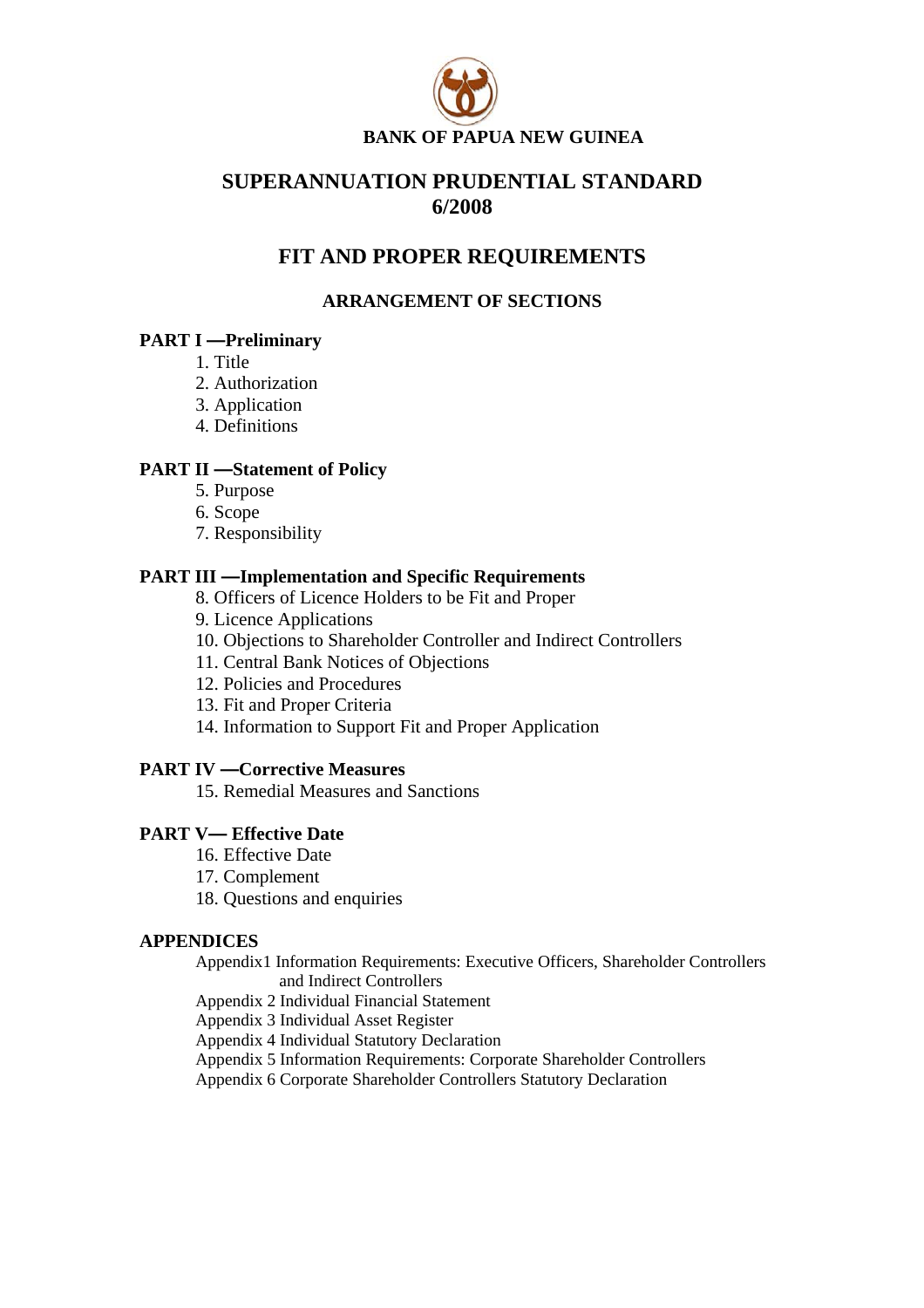## **PART I**—**PRELIMINARY**

- 1) *Title –* This standard may be cited as *Superannuation Prudential Standard 6/2008 Fit and Proper Requirements*.
- 2) *Authorization* The Bank of Papua New Guinea ("Central Bank") acting under Section 43 of the *Superannuation (General Provisions) Act 2000* ("Act") and all other powers enabling it, determines this standard.
- 3) *Application* This standard prescribes requirements about fit and proper person requirements. All licence holders licensed under the Act by the Central Bank to conduct operations relating to superannuation business in Papua New Guinea ("PNG") must comply with it.
- 4) *Definitions* Terms used within this standard are as defined in the Act, or as reasonably implied by contextual usage:
	- a) "applicant"-means a corporation incorporated under the *Company Act 1997* who intends to undertake or carry a licence as a licensed trustee, a licensed investment manager or licensed administration manager under the Act.
	- b) "chief executive" means
		- i) in relation to a licence holder, a person who, either alone or jointly with one or more other persons, is responsible under the immediate authority of the directors for the conduct of the business of the licence holder; and
		- ii) in relation to an licence holder whose principal place of business is in a country or territory outside Papua New Guinea, also includes a person who, either alone or jointly with one or more other persons, is responsible for the conduct of its business in Papua New Guinea;
	- c) "financial institution" includes a bank or a licensed financial institution registered under the *Banks and Financial Institutions Act 2000*, a life insurance company licensed under the *Life Insurance Act 2000*, a superannuation fund authorised under the *Superannuation (General Provisions) Act 2000*, an insurance company licensed under the *Insurance Act 1995* or similar institutions in a foreign country.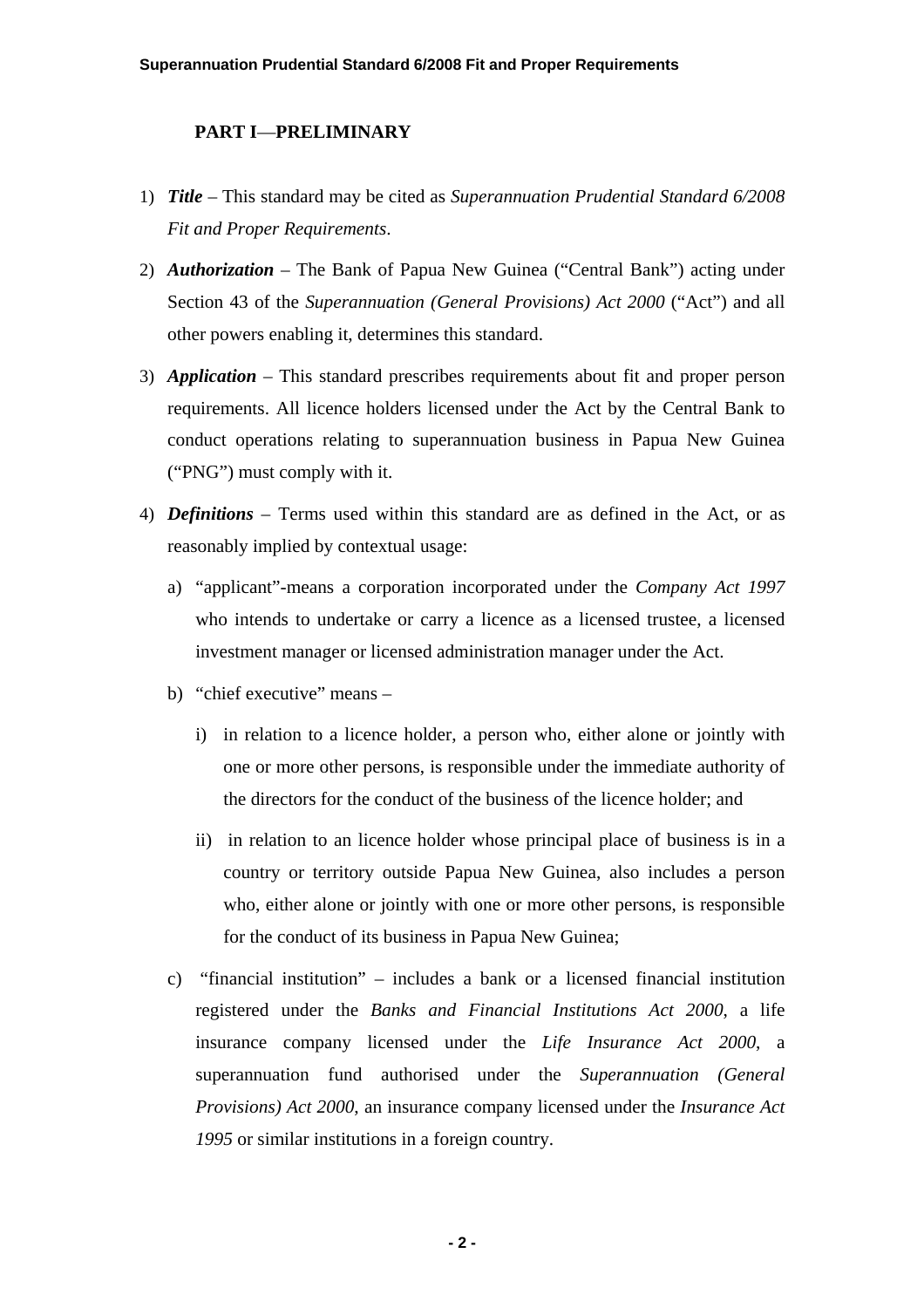- d) "licence holder"- means a trustee, investment manager or administration manager licensed under the Act.
- e) "manager" means in relation to a licence holder, a person (other than a chief executive) who, under the immediate authority of a chief executive or director of the licence holder
	- i) exercises managerial functions; or
	- ii) is responsible for maintaining the accounts or other records of the licence holder;
- f) "officer" means a chief executive officer, director, or manager of the licence holder.
- g) "person" means any natural person who is a director, executive officer or a manager of a licence holder or of a subsidiary that is owned or controlled by a licence holder; the term 'person' also means a natural person or a body corporate that is a shareholder controller or indirect shareholder controller of a licence holder

# **PART II**—**STATEMENT OF POLICY**

- 5) *Purpose* This standard is intended to ensure that all persons who are officers, shareholder controllers or indirect controllers of a licence holder are fit and proper persons.
- 6) *Scope* **–** This standard applies to all licence holders operating in PNG and to every person who is, or is to be, an officer, shareholder controller or indirect controller of a licence holder.

# *7) Responsibility*

a) It is the responsibility of the board of directors of each licence holder to ensure that every person who is, or is to be, an officer of a licence holder are at all times fit and proper in accordance with the Act and this standard.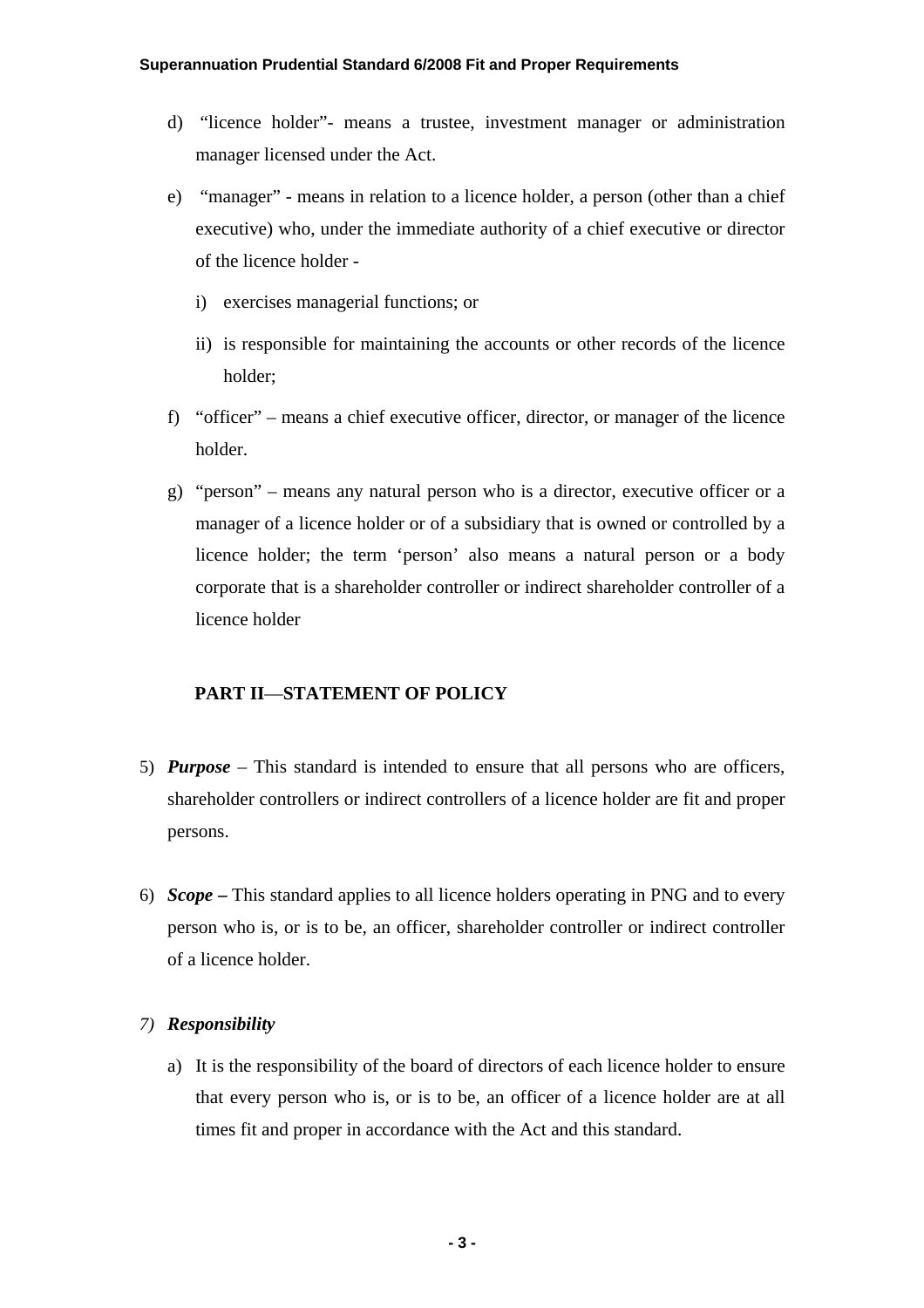- b) It is the responsibility of every person who is, or intends to become, a chief executive officer or director of a licence holder to satisfy the Bank that he is a fit and proper person.
- c) It is the responsibility of every person who is, or intends to become, a shareholder controller or an indirect controller of a licence holder to satisfy the Bank that he is a fit and proper person.

## **PART III**—**IMPLEMENTATION AND SPECIFIC REQUIREMENTS**

#### *8) Officers of Licence Holders to be Fit and Proper*

- a) Pursuant to Section 16(1) of the Act, every licence holder shall ensure that the criteria specified in *Schedule 2* of the Act, any provisions of this prudential standard and any determination or ruling made under any provisions of the Act are fulfilled when appointing or continuing with the appointment of persons as officers.
- b) Each licence holder must ensure that, at all times, each of its officers it appoints or engages is a fit and proper person to hold the office or engagement that he or she holds.
- c) The Central Bank may, by notice under section 24 of the Act, require a licence holder to remove from office or no longer engage a specified officer who, in the opinion of the Central Bank
	- i) does not comply, with the applicable provisions of the Act and this prudential standard; or
	- ii) is otherwise not a fit and proper person to hold the office or engagement that he or she holds.
- d) For the purposes of determining whether:
	- i) a person is a fit and proper person to hold a licence under the Act, or a particular office or position; or
	- ii) a person can be relied on to perform, in a fit and proper manner, the duties of a licence holder or of a particular office or position;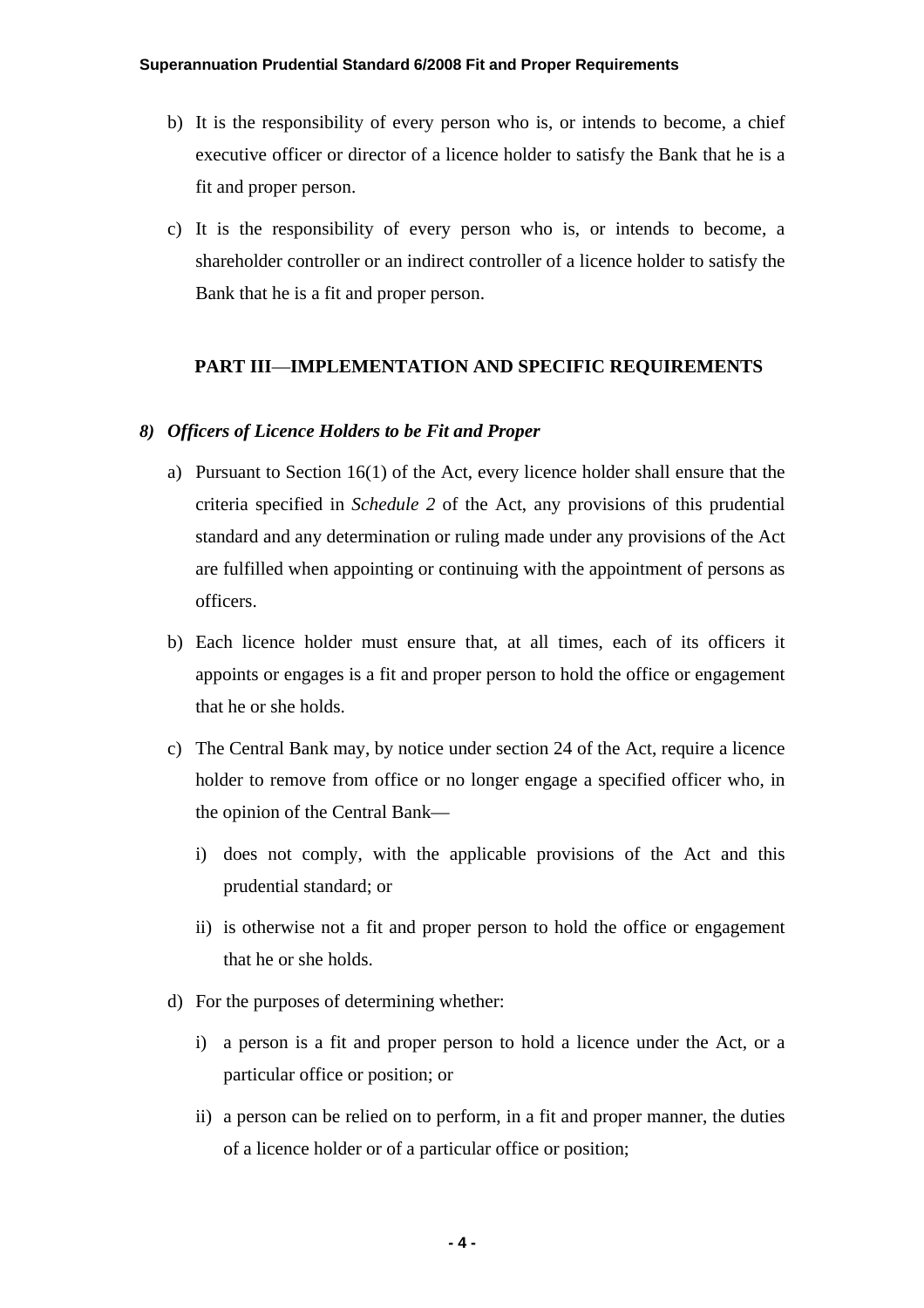#### **Superannuation Prudential Standard 6/2008 Fit and Proper Requirements**

regard must be had, among other things, to the matters set out in *Schedule 2* in relation to the person.

e) The Central Bank may, at any time for the purpose of determining whether a person is fit and proper person to hold the office or engagement that he or she holds, may by written notice require the person to give the Central Bank, as specified in the notice, information or documents specified in the notice relevant to fit and proper person requirements.

## *9) Licence Applications*

- a) The Central Bank may, at any time before determining an application for a licence under the Act, by written notice require the applicant or a person who appears to the Central Bank to be any of the following to give the Central Bank information or documents specified in the notice relevant to the application:
	- i) an officer the applicant;
	- ii) a shareholder controller of the applicant;
	- iii) an indirect controller of the applicant.
- b) The Central Bank need not deal further with the application until the notice is complied with.
- c) Subsection 9 (a) above does not limit any other power of the Central Bank to refuse to grant a licence under the Act.
- d) The Central Bank will not grant a licence under the Act unless the Central Bank is satisfied that each officer of the applicant is a fit and proper person to hold the office or position he or she holds.

## *10) Objections to Shareholder Controllers and Indirect Controllers*

- a) If it appears to the Central Bank that
	- i) a shareholder controller or an indirect controller of a licence holder is not a fit and proper person to be a shareholder controller or an indirect controller (as the case requires) of the licence holder; or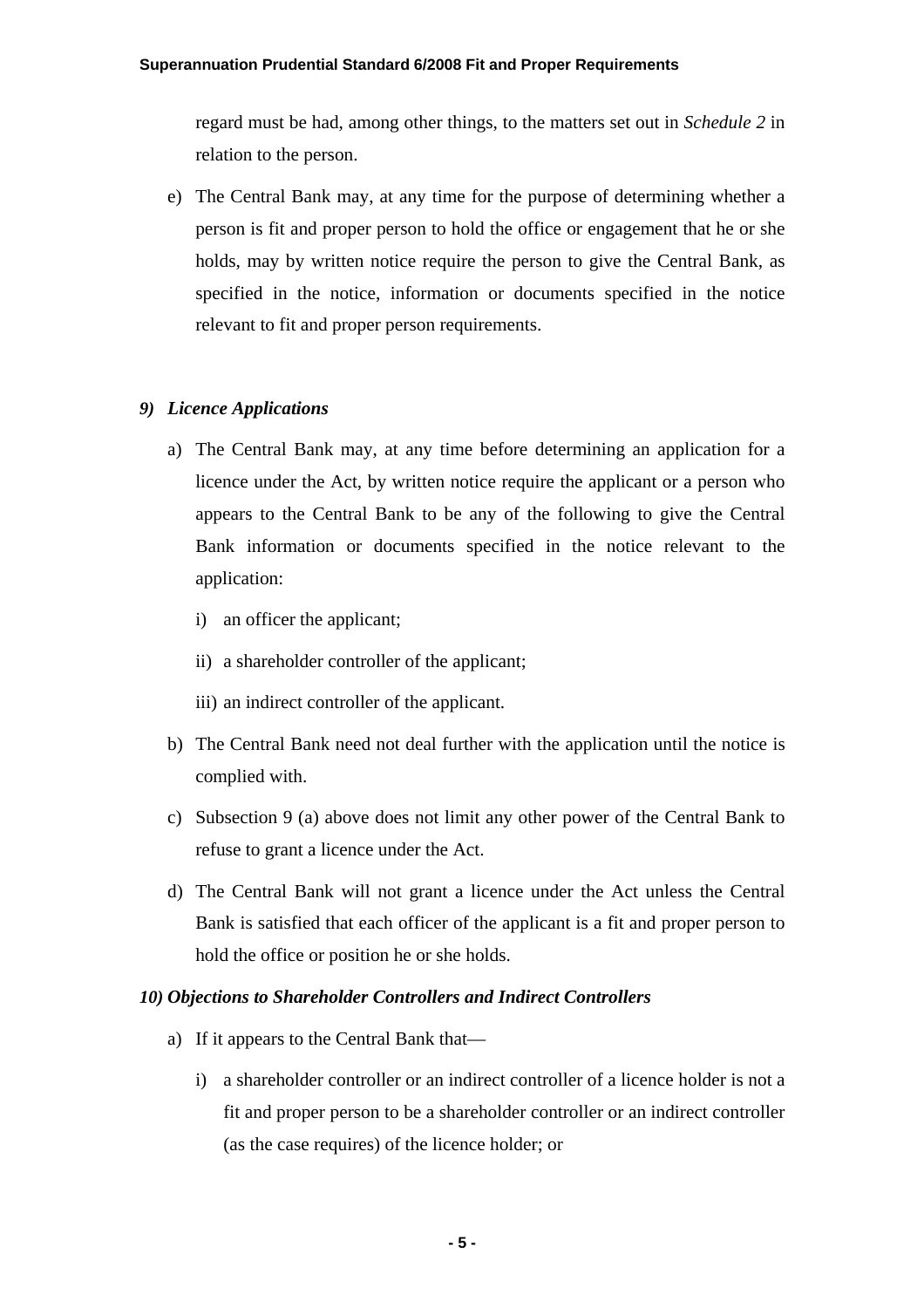- ii) an officer of a shareholder controller or an indirect controller of a licence holder is not a fit and proper person to hold the office or position that he or she holds; or
- iii) the interests of policyholders would be threatened if a shareholder controller or an indirect controller of a licence holder were to remain a shareholder controller or an indirect controller of the licence holder;

the Central Bank may give the shareholder controller or the indirect controller a notice under section 39 of the Act objecting to its being such a controller.

b) The Central Bank may, at any time for the purpose of determining whether a shareholder controller or indirect controller is fit and proper person to hold the office or engagement that he or she holds, may by written notice require the person to give the Central Bank information or documents specified in the notice relevant to fit and proper person requirements.

#### *11) Central Bank Notices of Objections*

- a) If a person who is the chief executive officer, a director, or a manager of a body that is a shareholder controller or indirect controller of a licence holder has been served with a notice of objection under subsection 37(2), then, so long as the body remains a shareholder controller or indirect controller of the licence holder, the person must not act as the chief executive officer, a director or manager of the body without the written approval of the Central Bank.
- b) A shareholder controller or an indirect controller of a licence holder that has been served with a notice of objection under subsection 37(2):
	- i) must not exercise any control, direct or indirect, over the financial and operating policies of the a licence holder ; and
	- ii) must do whatever is necessary on its part to ensure that it is not in a position to exercise any control, direct or indirect, over the financial and operating policies of the licence holder.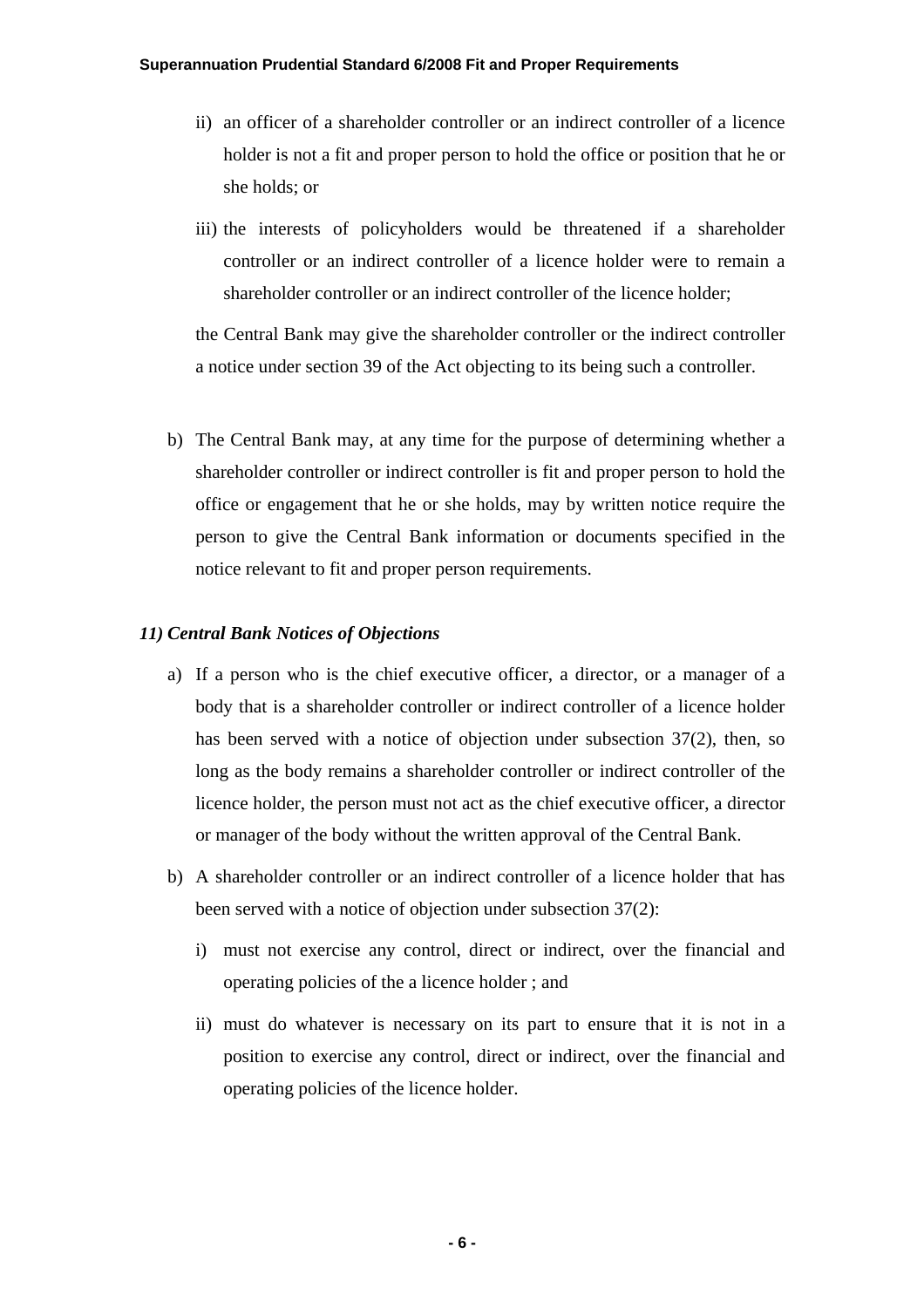## *12) Policies and Procedures*

- a) A licence holder, shall ensure that, in the appointment of a person(s) for the position of officer, shareholder controller or indirect controller, it must comply with the requirements of *Schedule 2* of the Act and provisions of this standard and shall maintain:
	- i) written policies and procedures to ensure that every person who is, or intends to be an officer, shareholder controller or an indirect shareholder controller of a licence holder must be a fit and proper person at all times; and
	- ii) written documentation of its considerations, findings and conclusions with respect to its investigation and determination as to fit and proper.

## *13) Fit and Proper Criteria*

- a) In determining whether a person is fit and proper, the Central Bank, shall consider all matters specified in *Schedule 2* of the Act and this standard.
- b) A determination by the Central Bank, whether to object to a person not meeting the fit and proper requirements, shall consider all matters including written representations from the recipient of the notice issued under section 24 of the Act.

### *14) Information to support a Fit and Proper Application*

- a) The following information, with respect to the fit and proper requirements, shall be provided to the Central Bank:
	- i) With respect to an application for a newly-appointed person to become a chief executive officer, shareholder controller or indirect controller of a:
		- (1) licence holder; or
		- (2) subsidiary of a licence holder ;

the information specified in *Appendix 1, 2, 3 and 4* of this standard shall be submitted.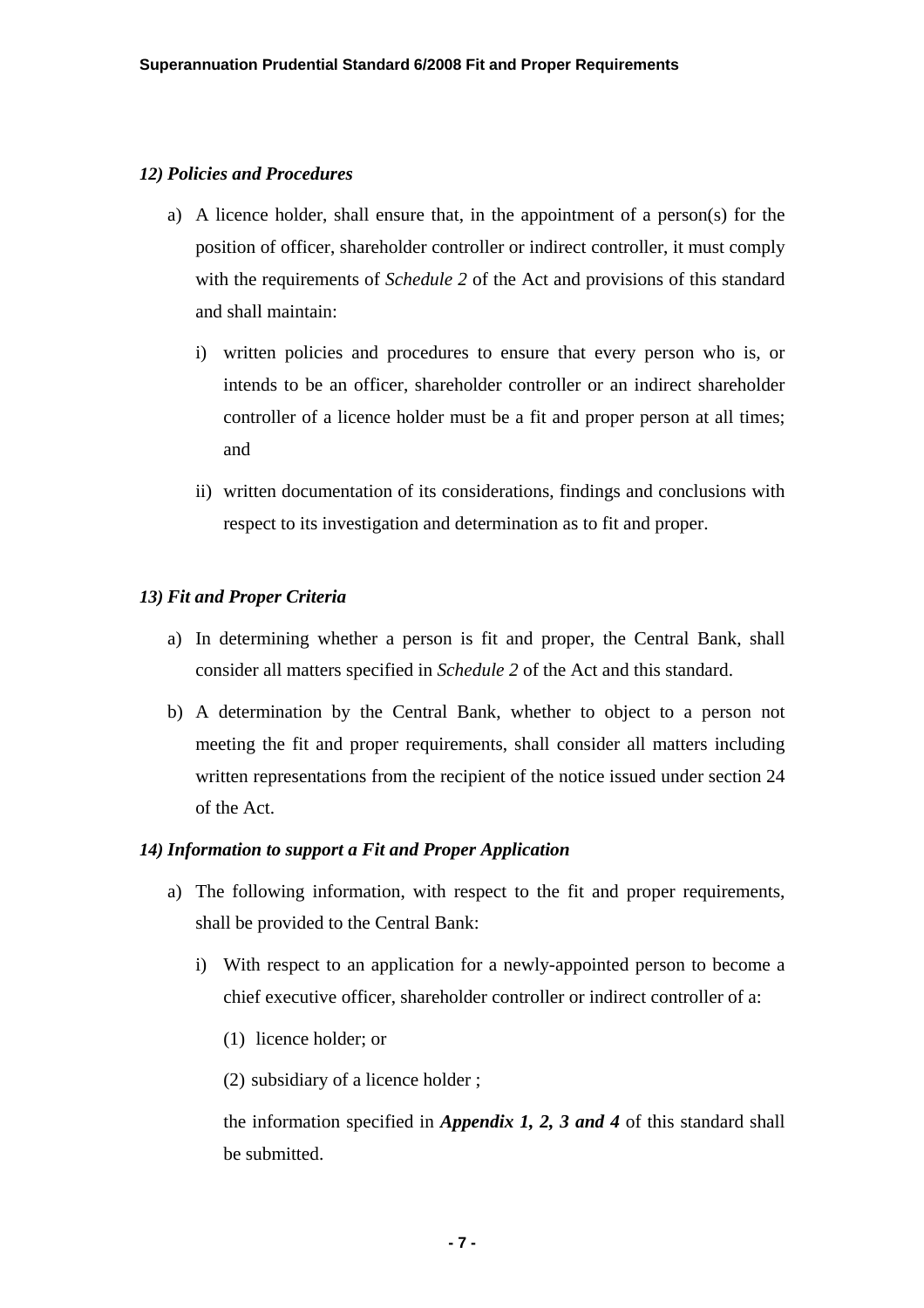- ii) With respect to an application for a person to become a corporate shareholder controller of a licence holder, the information specified in *Appendix 5 and 6* of this standard shall be submitted.
- iii) With respect to an application by a corporation for licence as a licensed trustee under the Act, all information as specified in the *"Application for Licence as Licensed Trustee".*
- iv) With respect to an application by a corporation for licence as a licensed fund administrator under the Act, all information as specified in the *"Application for Licence as Licensed Fund Administrator".*
- v) With respect to an application by a corporation for licence as a licensed investment manager under the Act, all information as specified in the "A*pplication for Licence as Licensed Investment Manager"*.

# **PART IV**—**CORRECTIVE MEASURES**

## 15) *Remedial Measures and Sanctions*

a) If a licence holder fails to comply with this standard, the Central Bank may impose or vary conditions on the licence to ensure compliance or, if necessary, suspend or revoke the licence. Any licence holder, which experiences difficulty in complying with the standard, should seek the assistance the Central Bank forthwith.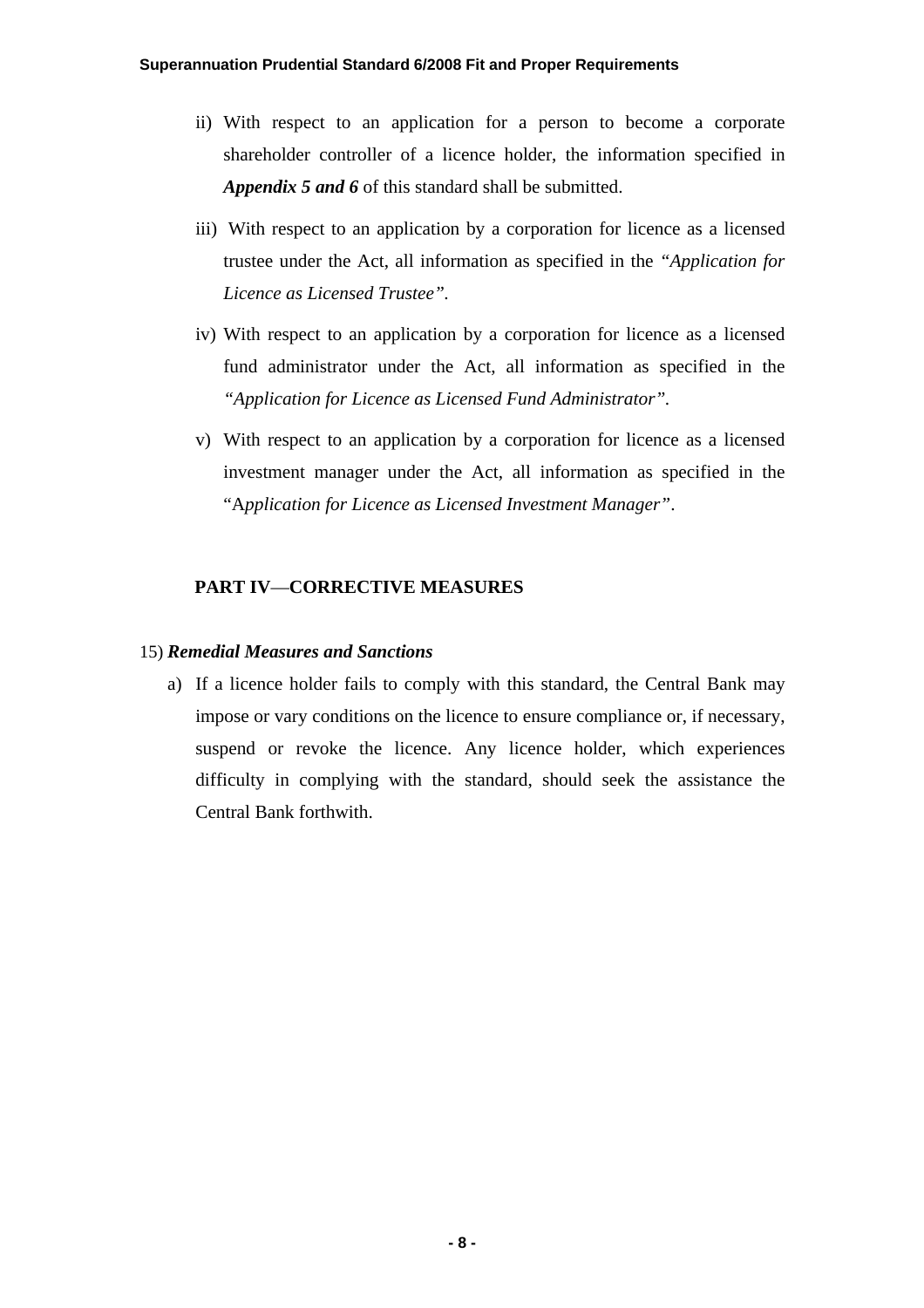# **PART V—EFFECTIVE DATE**

- 16) *Effective date* The effective date of this prudential standard shall be 1 December 2008.
- 17) *Complement* This standard clarifies and complements Schedule 2 in the Act.
- 18) *Questions and Enquiries*Questions relating to this prudential standard should be addressed to:

**The Manager Superannuation and Life Insurance Supervision Department Bank of PNG P O Box 121 Port Moresby, N.C.D Telephone: +675 322 7370, Fax: +675 321 4548**

**APPENDICES 1, 2, 3, 4, 5 and 6** 

**…………………………….** 

**Benny B M Popoitai, MBE Acting Governor**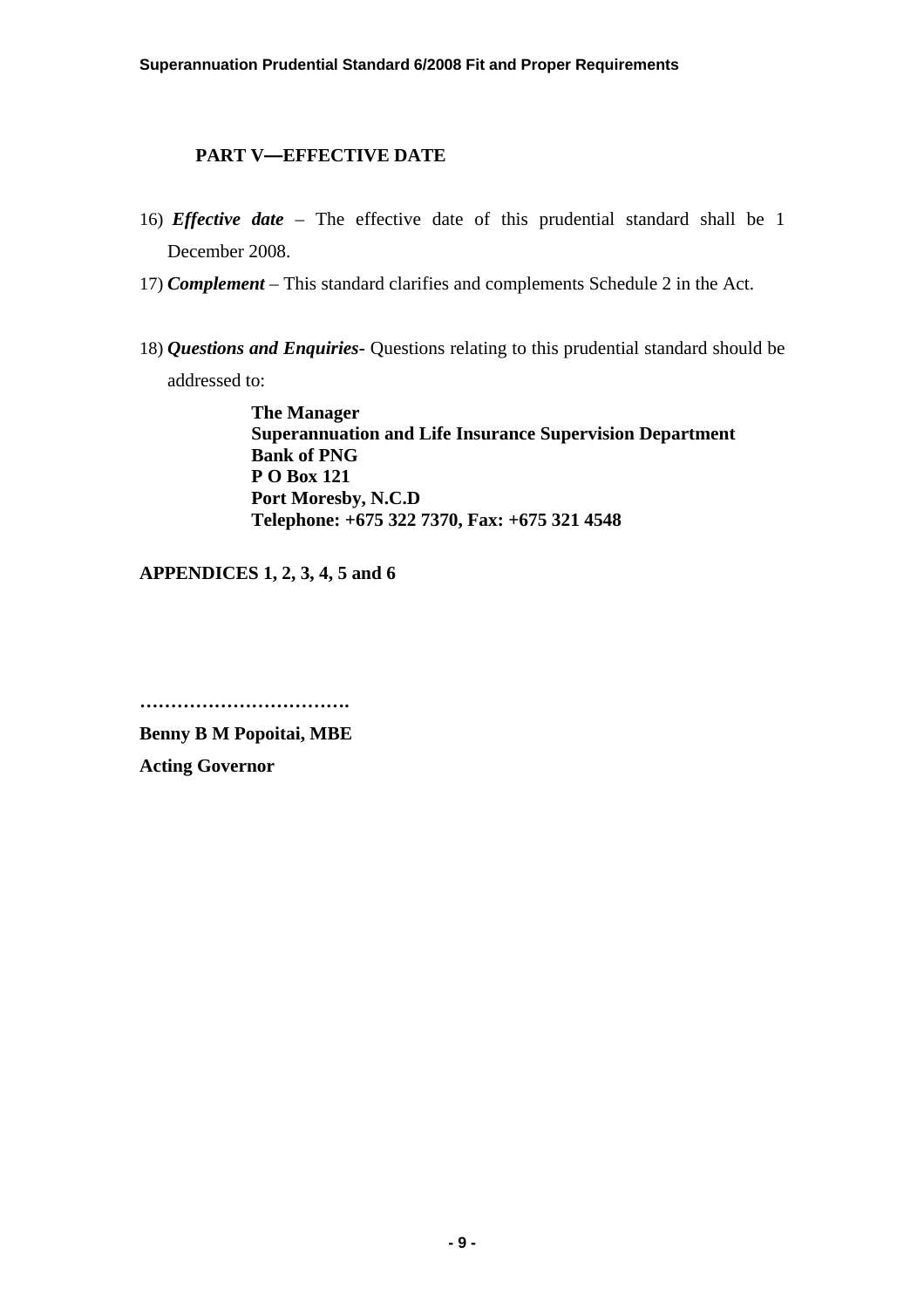# **INFORMATION REQUIREMENT FOR FIT AND PROPER**

# **INDIVIDUAL EXECUTIVE OFFICERS, SHAREHOLDER CONTROLLERS AND INDIRECT CONTROLLERS**

The following information must be provided to the Central Bank by each person required to undergo a fit and proper person assessment:

- 1) **Current Curriculum Vitae** (CV) and copies of **Educational Certificates.** Include in the CV the following:
	- a) Name, Address**:** Full name and physical address (current and permanent or immediate past);
	- b) Nationality**:** the citizenship and national identity or passport number;
	- c) Birth date**:** date and place of birth;
	- d) Position: provide details of the position and/or title the person will hold in the company;
	- e) Qualifications**:** provide listing of the professional and academic qualifications;
	- f) Employment History: Information regarding the employment history and professional experience for the past 10 years. Include name and address of employer, nature or type of business, title and duties/responsibilities and date employed, and date and reason for leaving. Provide complete details regarding positions held in financial institutions, the number of employees and/or assets supervised, lending authority, etc. and the performance of the institution or department for which responsible. If the person has ever been dismissed or otherwise terminated from any office or employment, been subject to disciplinary proceedings, or barred from entry to any profession or occupation, provide details;
- 2) **Police Clearance Report**: Obtain and provide a current police clearance report;
- 3) **Personal Financial Statement**: Provide personal financial information using the format in *Appendix 2 Individual Financial Statement.*

Supporting schedules must be included to explain aggregated data and for all real estate, notes and accounts receivable, and proprietary interests in unlisted shares or closely held companies. Methods and assumptions used in establishing values for real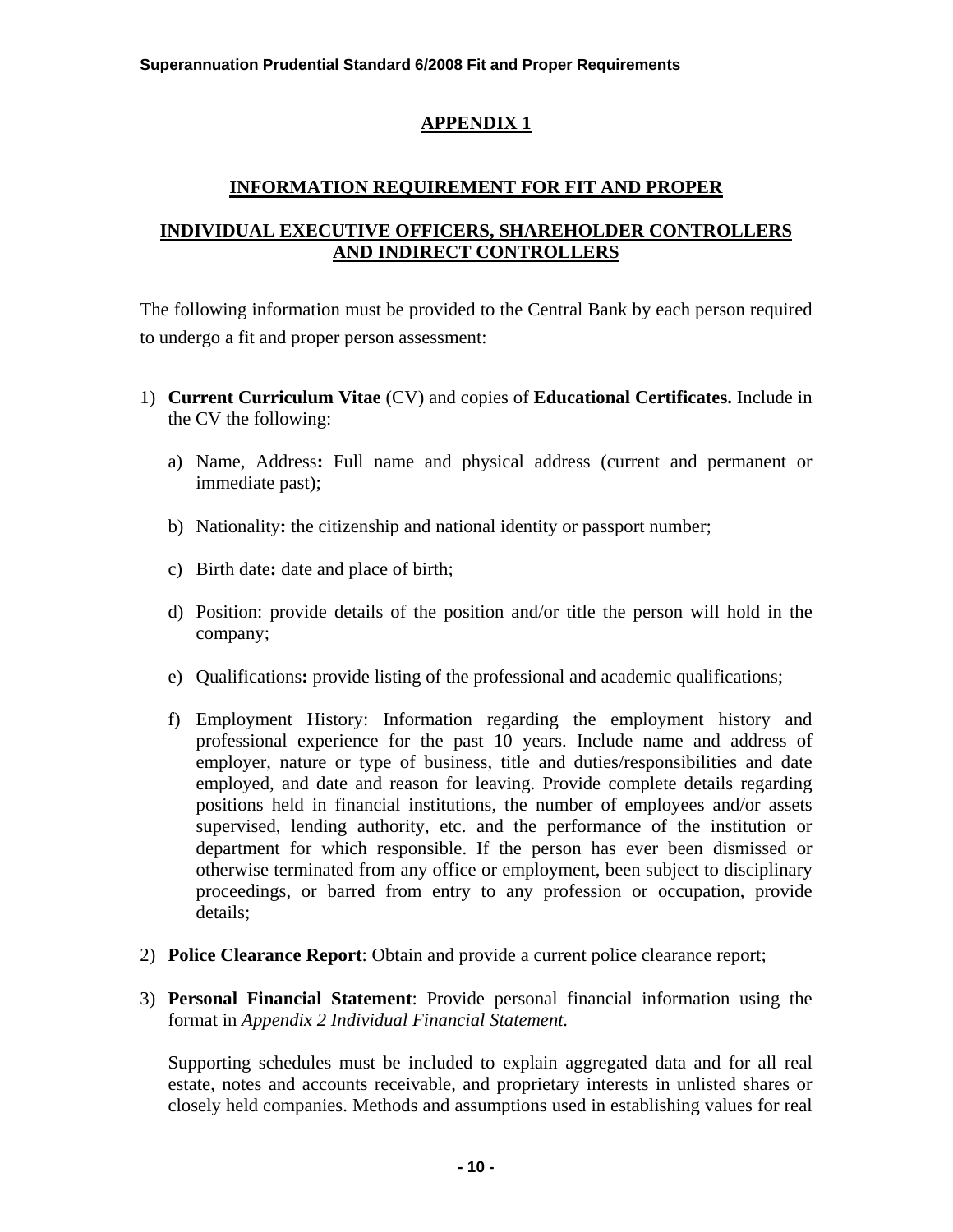estate, unlisted shares, or closely held companies must be fully disclosed. Dates and amounts shown in the supporting schedules must correspond to those shown in the financial statement. If unlisted shares are shown as an asset and if such shares represent 10% or more of the net worth of the person submitting the financial statement, then financial statements for the underlying company/ies must be provided for the most recent two (2) full years. The Central Bank may require submission of additional information, including real estate or business valuations, in order to accurately assess financial strength and capacity;

- 4) **Register of Assets**: Provide a listing of all assets held/owned using format in *Appendix 3 Individual Asset Register;*
- 5) **Signed Statutory Declaration:** Each person must complete and sign a statutory declaration attesting to meeting the fit and proper criteria, undertaking to inform the Central Bank within 7 days in event of not meeting the criteria and giving consent to the Central Bank to make inquiries and verify information. Use the format in *Appendix 4 Individual Statutory Declaration*; and
- 6) Provide information on the following matters and attach or include any supporting details:
	- a) **Affiliations.** Provide the name of any other financial institution with which the above person is now or will be affiliated as a director or executive officer. Indicate his title or official capacity, duties/responsibilities in the other financial institution, and describe any relationship which now exists or will exist between the other institution and the proposed institution.
	- b) **Shareholder Controller of Any Other Financial Institution.** If the above person is now or ever has been a shareholder controller (owning 15% or more of voting shares) of any other financial institution, provide details thereof including any relationship which now exists or will exist between the other financial institution and the proposed institution.
	- c) **Membership in Professional or Trade Associations.** If the above person is now or will be a member of any professional or trade association concerned with financial activities in Papua New Guinea or elsewhere, provide details including whether such membership has ever been refused or terminated.
	- d) **Censures.** Has the above person ever been censured, prosecuted, warned as to conduct, disciplined, or publicly criticized by, or made subject to a court order by any governmental department or agency, professional association, or regulatory body in Papua New Guinea or elsewhere? If so, provide details.
	- e) **Convictions or Administrative Orders.** Has the above person ever been convicted of any felony offence, or has a petition for an administrative order been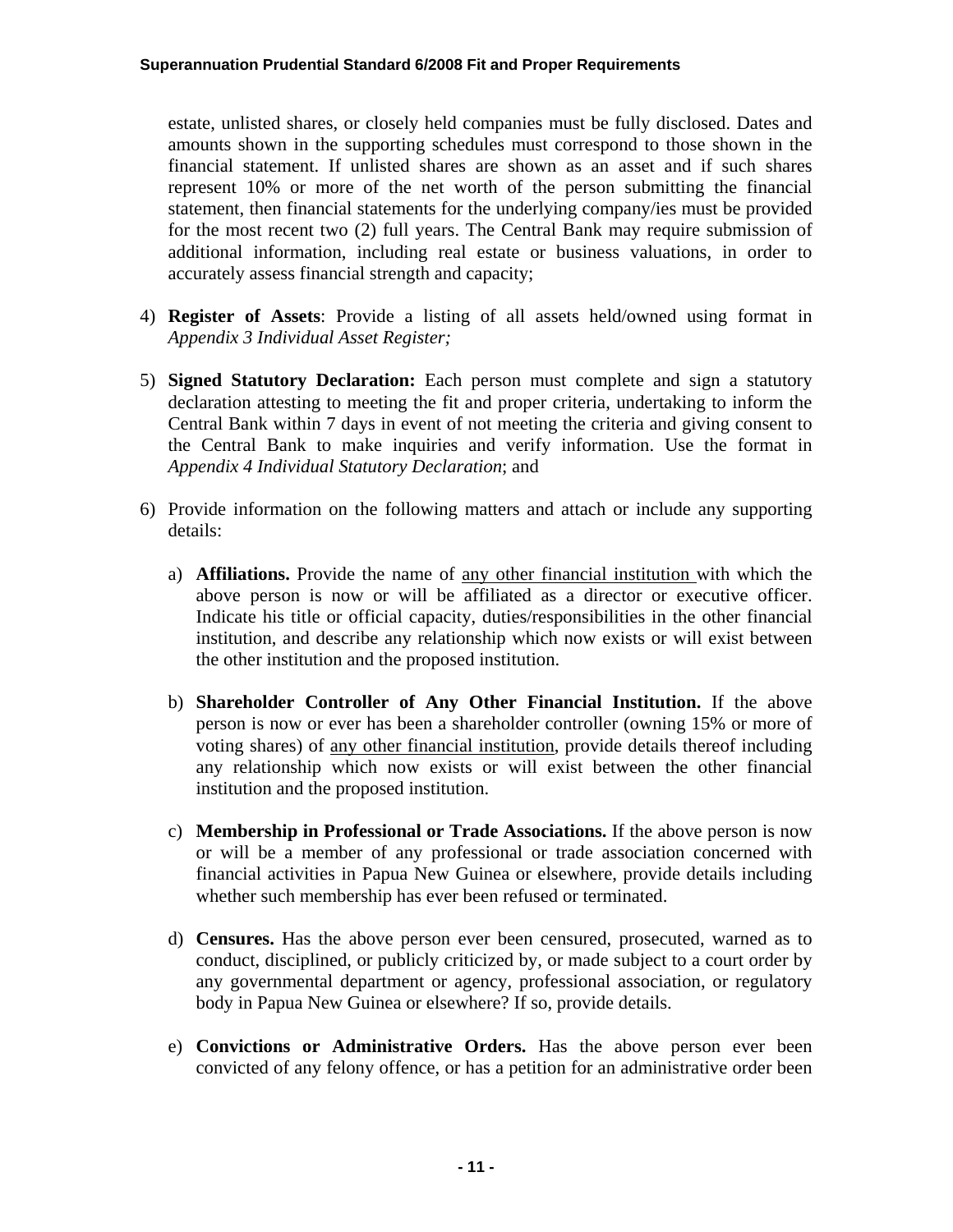served on him, in Papua New Guinea or elsewhere, within the last 10 years? If so, provide details.

- f) **Investigations.** Has the above person ever been or is he now subject to an investigation, in Papua New Guinea or elsewhere, by or at the instigation of any governmental department or agency, professional association, or other regulatory body? If so, provide details.
- g) **Litigation.** Is the above person engaged or expecting to be engaged in litigation, in Papua New Guinea or elsewhere, which may have a material effect on his resources or his ability to financially support the proposed institution? If so, provide details.
- h) **Judgments.** Has the above person, within the last 10 years, failed to satisfy within one year a judgment of debt under a court order in Papua New Guinea or elsewhere? If so, provide details.
- i) **Fraud.** Has the above person ever been judged by a court, in Papua New Guinea or elsewhere, to be civilly liable for fraud, malfeasance, or any other misconduct? If so, provide details.
- j) **Bankruptcy or Debt Compromise.** Has the above person been judged bankrupt by a court, in Papua New Guinea or elsewhere, or has a bankruptcy petition ever been served on him within the last 10 years, or has he made any compromise arrangement or otherwise failed to satisfy his creditors in full within the last 10 years? If so, provide details including obtaining a current police clearance certificate.
- k) **Receiver.** Has a receiver of any property of the above person been appointed within the last 10 years in Papua New Guinea or in any other jurisdiction? If so, provide details including whether the receiver is still acting under the appointment.

# **l) Liquidation:**

- i) **Voluntary.** Has a notice of resolution for the voluntary liquidation of the above person been issued within the last 10 years in Papua New Guinea or in any other jurisdiction? If so, provide details including whether the liquidation has been fully resolved.
- ii) **Compulsory.** Has a petition for the compulsory liquidation of the above person been served within the last 10 years in Papua New Guinea or in any other jurisdiction? If so, provide details including whether the petition has been fully resolved.
- m) **Income Taxes.** Is the above person in good standing with the Internal Revenue Commission in Papua New Guinea or in any other jurisdiction, or does he/she have any tax liabilities which are unpaid or in dispute?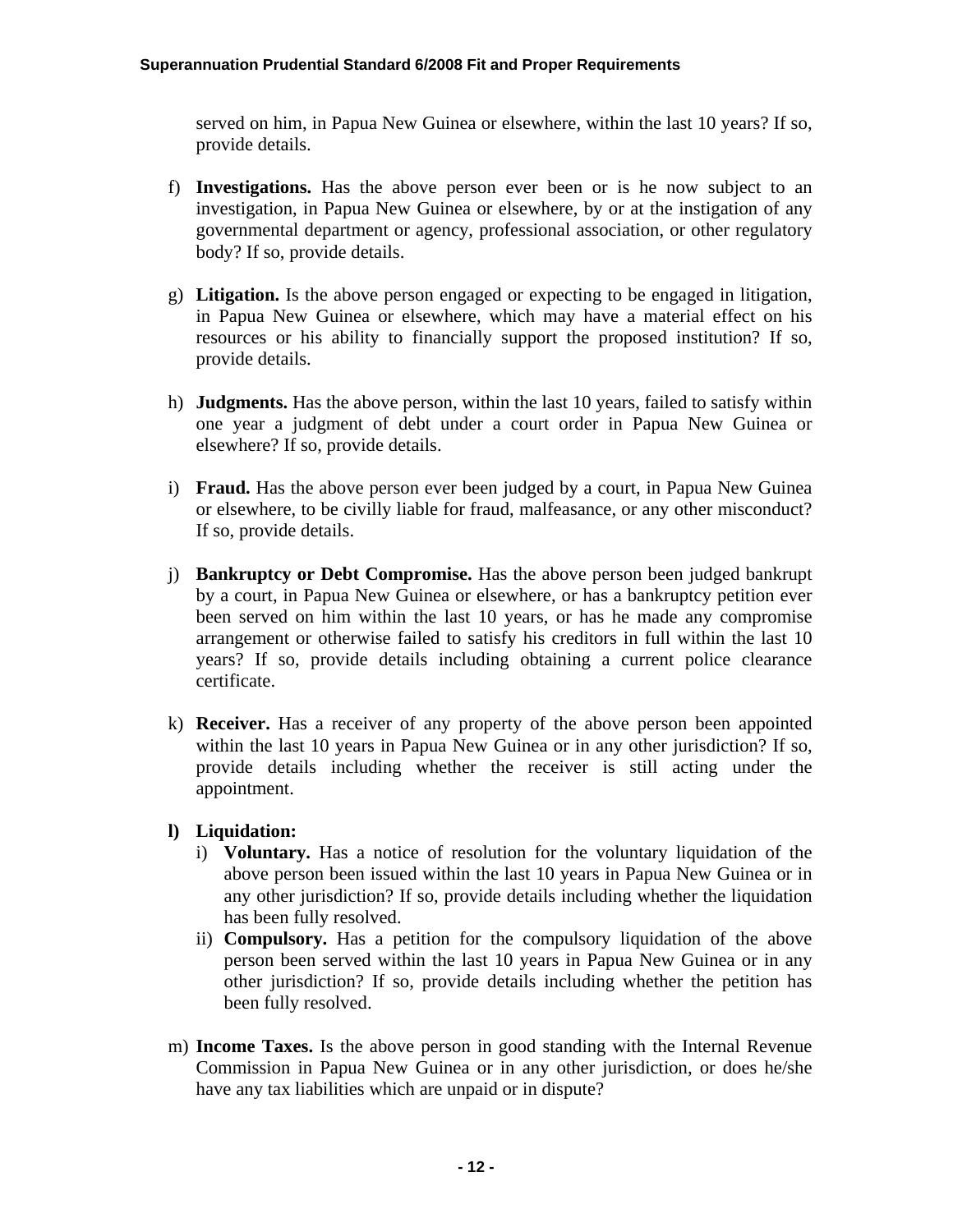- n) **Share Registrations.** How many shares in the proposed institution are or will be registered in the name of the above person or in the name of a related party? Provide the name(s) in which the shares will be registered and the class of shares if not ordinary shares.
- o) **Beneficial Interest.** How many shares in the proposed institution, which are not registered in the name of the above person or in the name of a related party, will the above person have a beneficial interest in? Provide the name(s) in which the shares will be registered and the nature of the beneficial interest.
- p) **Trustee or Nominee.** Does or will the above person or any party related to him hold shares in the proposed institution as a trustee or nominee? If so, provide details.
- q) **Assignments or Pledges.** Are or will any of the shares in response to Questions (n)-(p) above be equitably or legally assigned or pledged to any other party? If so, provide details.
- **r) Voting Authority.** 
	- i) **Direct.** What proportion of the voting shares at any general meeting of the proposed institution, or of any other organization of which the proposed institution is a subsidiary, is or will the above person be entitled to vote or exercise control over? Provide details of such voting authority or control.
	- ii) **Indirect.** If the exercise of voting power at any general meeting of the proposed institution, or of any other organization of which the proposed institution is a subsidiary, is or may be controlled or influenced by someone other than the above person, provide the identity of such other person and the proportion of voting power so controlled or influenced.

**Provide any other information which may assist the Central Bank in evaluating this application.**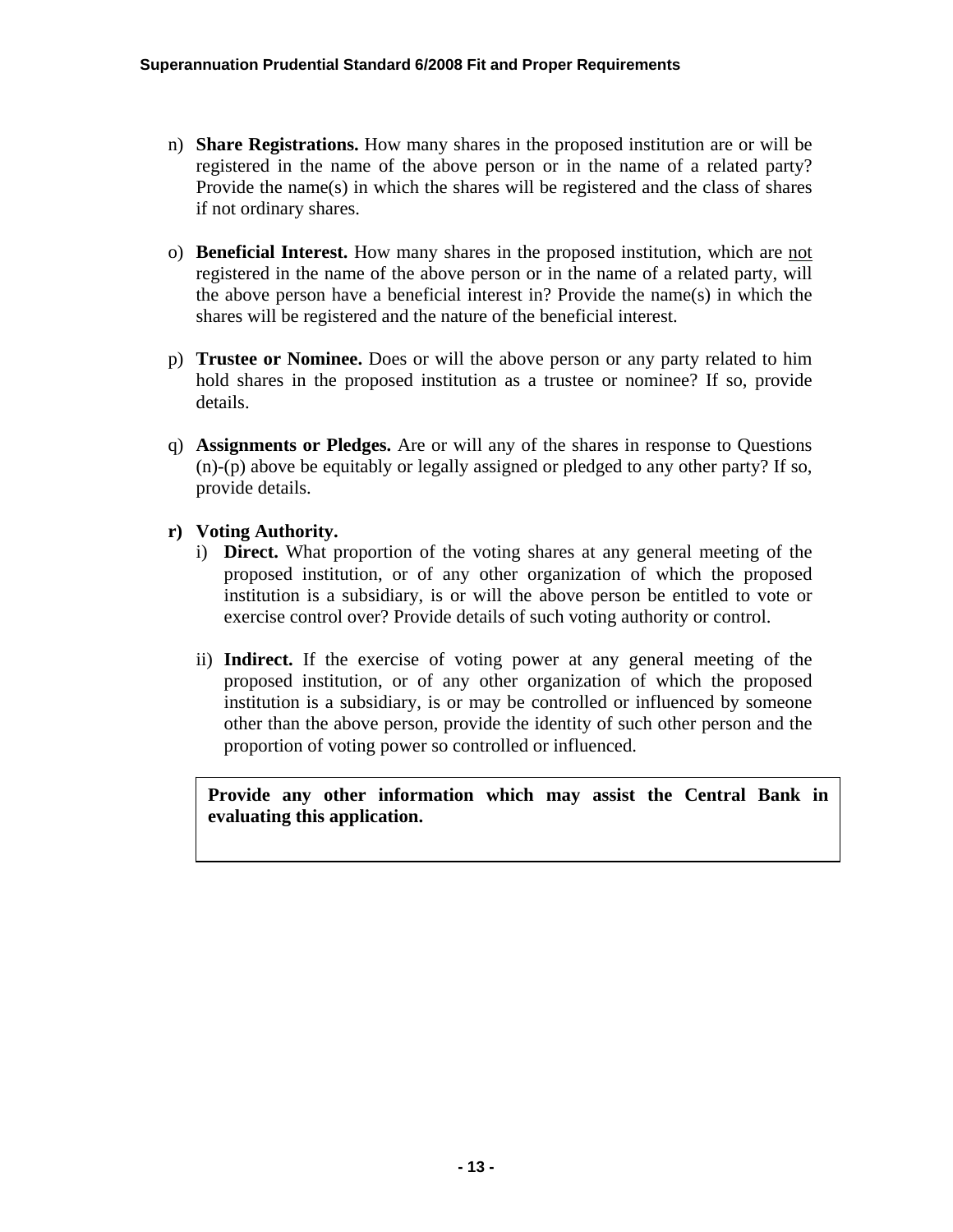# **INDIVIDUAL FINANCIAL STATEMENT**

# **OFFICERS, SHAREHOLDER CONTROLLERS AND INDIRECT CONTROLLERS**

#### **To be completed by each person who is or will be an officer, controlling shareholder or indirect controller of the institution for which this application is made.**

Name and Address of person:

Proposed Position of Person:

Date of Financial Statement:

#### **ASSETS LIABILITIES & NET W ORTH**

| <b>Total Assets</b>           | Total Liabilities & Net Worth |  |
|-------------------------------|-------------------------------|--|
| Other assets /9               |                               |  |
| Business Interests /8         | Net Worth                     |  |
| Real Estate /7                |                               |  |
| Personal Property /6          | <b>Total Liabilities</b>      |  |
| Vehicles $& Equipment/5$      | Other liabilities /15         |  |
| Other Shares & Investments /4 | Judgements /14                |  |
| Debtors - doubtful            | Taxes Due and Unpaid /13      |  |
| Debtors - good                | Interest Due and Unpaid /12   |  |
| Life Insurance $/3$           | Mortgages Payable /11         |  |
| Marketable Shares /2          | Notes Payable /10             |  |
| Cash & Bank Balances /1       | Accounts Payable              |  |

#### **NOTES**

(1) Provide name/s of banks, account numbers, and contact officers at banks.

(2) Provide number of shares of listed companies, where held, date acquired, cost, current market value, and certified copy of the share certificates or other evidence of ownership if value exceeds 10% of net worth. (3) Provide number, face amount and type of policy, name and address of company, names of insured and beneficiary, evidence of current cash value and certified copy of policy if value exceeds 10% of net worth. (4-9) Indicate kinds of shares or investments, vehicles and equipment, property, real estate, business interests or other assets; indicate date acquired, cost current value, and method of valuation if value exceeds for any category that exceeds 10% of net worth.

(10-11) Indicate to whom debts are payable, original and current balances, repayment terms, and security.

(12-13) Indicate the amount/s of any accrued interest or taxes that are due and unpaid, and to whom owed.

(14) Provide details of any judgements currently outstanding.

(15) Provide details of other liabilites if amount exceeds 10% of net worth.

**I hearby certify that the inform ation provided in the financial statem ent above and in the supporting schedules is true and correct to the best of m y knowledge and belief, and that there are no m aterial om issions or m isrepresentations of facts. I also authorise the Central Bank to request and receive any inform ation necessary to verify the accuracy of inform ation contained in this financial statem ent.**

**Signature: Date:**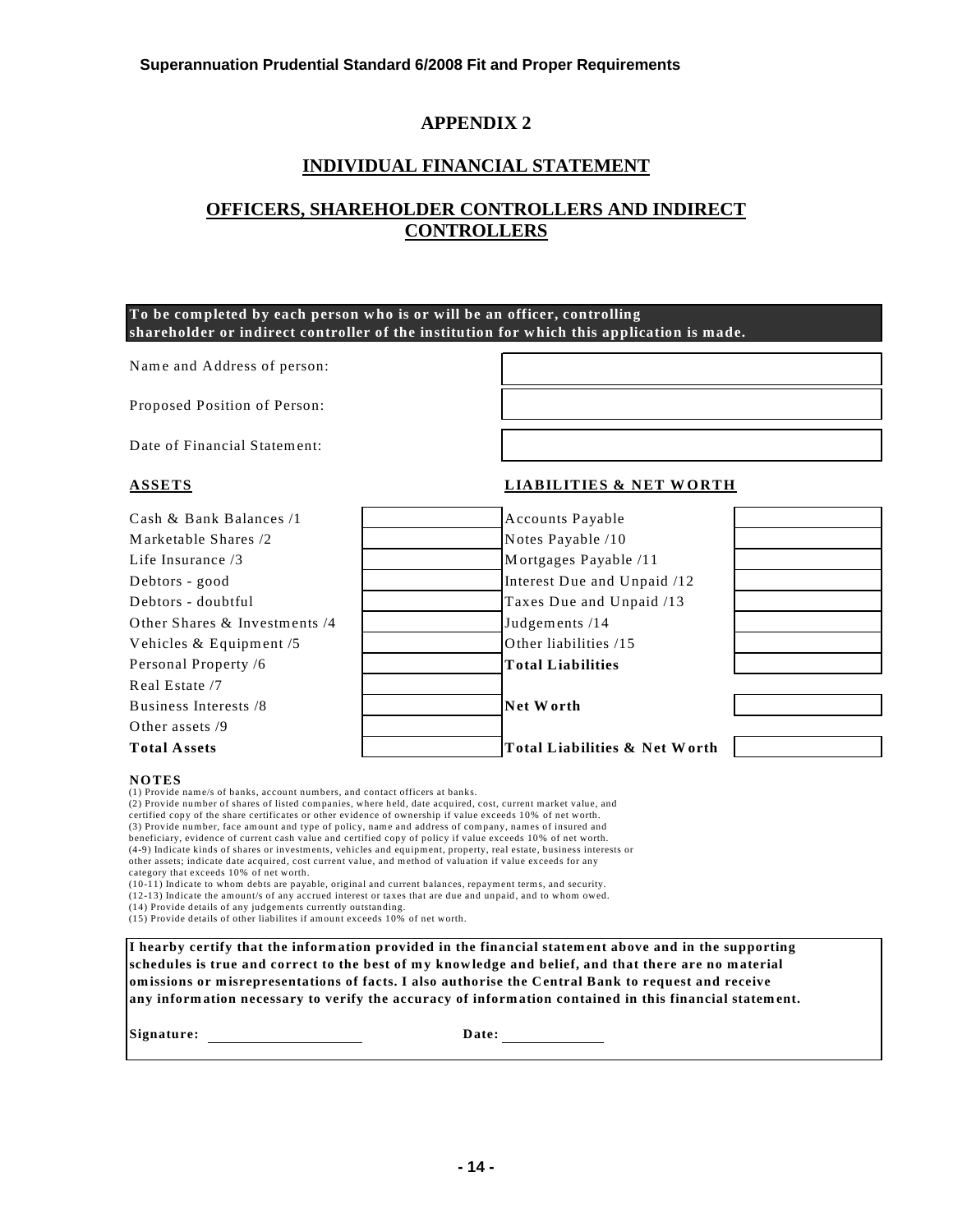# **INDIVIDUAL ASSETS REGISTER**

# **OFFICERS, SHAREHOLDER CONTROLLERS AND INDIRECT CONTROLLERS**

| Name and address of person:                                                                                                             |                                       |                |                                                                |        |                                       |  |
|-----------------------------------------------------------------------------------------------------------------------------------------|---------------------------------------|----------------|----------------------------------------------------------------|--------|---------------------------------------|--|
|                                                                                                                                         | Position/proposed position of person: |                |                                                                |        |                                       |  |
| Date of Financial Statement:                                                                                                            |                                       |                |                                                                |        |                                       |  |
|                                                                                                                                         |                                       |                |                                                                |        |                                       |  |
| To be completed by each person who is or will be officers,<br>shareholder controller or indirect controller of a life insurance company |                                       |                |                                                                |        |                                       |  |
| Type of Asset or Investment                                                                                                             | Date of<br>Acquisition                | Name of Vendor | Original Purchase Price Estimated Market<br>of Asset (at Cost) | Value* | Date of Latest<br>Market<br>Valuation |  |
|                                                                                                                                         |                                       |                |                                                                |        |                                       |  |
|                                                                                                                                         |                                       |                |                                                                |        |                                       |  |
|                                                                                                                                         |                                       |                |                                                                |        |                                       |  |
|                                                                                                                                         |                                       |                |                                                                |        |                                       |  |
|                                                                                                                                         |                                       |                |                                                                |        |                                       |  |
|                                                                                                                                         |                                       |                |                                                                |        |                                       |  |
|                                                                                                                                         |                                       |                |                                                                |        |                                       |  |
|                                                                                                                                         |                                       |                |                                                                |        |                                       |  |
|                                                                                                                                         |                                       |                |                                                                |        |                                       |  |
|                                                                                                                                         |                                       |                |                                                                |        |                                       |  |
|                                                                                                                                         |                                       |                |                                                                |        |                                       |  |
|                                                                                                                                         |                                       |                |                                                                |        |                                       |  |
|                                                                                                                                         |                                       |                |                                                                |        |                                       |  |
|                                                                                                                                         |                                       |                |                                                                |        |                                       |  |
|                                                                                                                                         |                                       |                |                                                                |        |                                       |  |
|                                                                                                                                         |                                       |                |                                                                |        |                                       |  |
|                                                                                                                                         |                                       |                |                                                                |        |                                       |  |
|                                                                                                                                         |                                       |                |                                                                |        |                                       |  |
|                                                                                                                                         |                                       |                |                                                                |        |                                       |  |
|                                                                                                                                         |                                       |                |                                                                |        |                                       |  |
|                                                                                                                                         |                                       |                |                                                                |        |                                       |  |
|                                                                                                                                         |                                       |                |                                                                |        |                                       |  |
|                                                                                                                                         |                                       |                |                                                                |        |                                       |  |
|                                                                                                                                         |                                       |                |                                                                |        |                                       |  |
|                                                                                                                                         |                                       |                |                                                                |        |                                       |  |
|                                                                                                                                         |                                       |                |                                                                |        |                                       |  |
|                                                                                                                                         |                                       |                |                                                                |        |                                       |  |
| Note:<br>* - Include any supporting documentation of latest market valuation including method of valuation and assumptions used.        |                                       |                |                                                                |        |                                       |  |
|                                                                                                                                         |                                       |                |                                                                |        |                                       |  |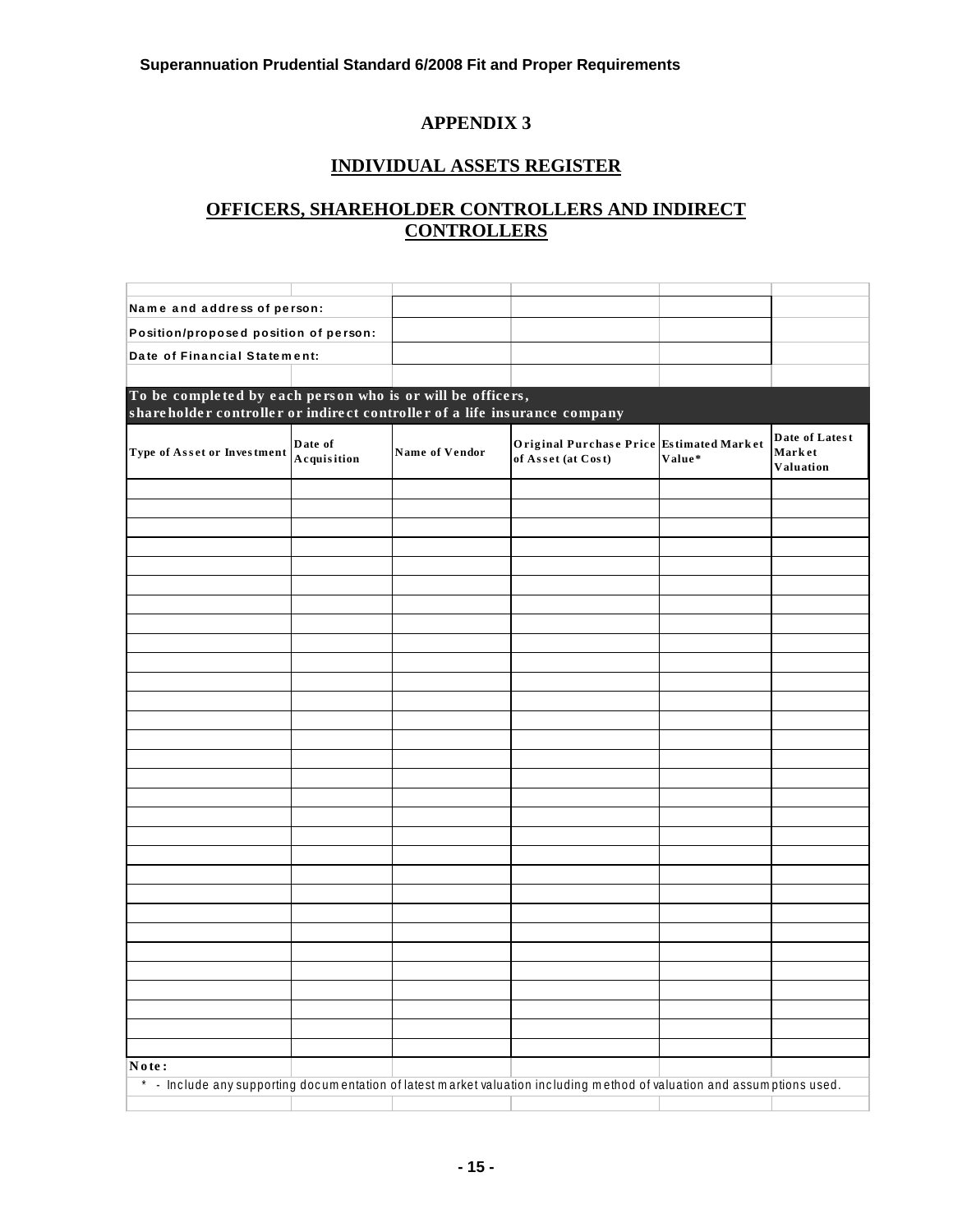# **INDIVIDUAL STATUTORY DECLARATION**

# **OFFICERS, SHAREHOLDER CONTROLLERS AND INDIRECT CONTROLLERS**

## **Declaration**

I, the person named below, declare:

- the information in this form is true and complete, and not misleading.
- I understand that the information in this form will be used by the Central Bank of Papua New Guinea for the purpose of exercising its powers under the *Superannuation (General Provisions)Act 2000*.
- In all my activities in business and financial matters:
	- − I have not been engaged in or been associated with any financial loss due to dishonesty, incompetence or malpractice in the provision of superannuation products, insurance, investment or other financial services or the management of companies or due to the conduct of discharged or undischarged bankrupts or insolvents; and
	- − I have not been engaged in any business practices which are deceitful or oppressive or otherwise improper (whether unlawful or not) or which otherwise reflect discredit on me; and
	- − I have not engaged in or been associated with any other business practices or otherwise conducted myself in such a way as to cast doubt on my competence and soundness of judgment.
- I have never been bankrupted, either in Papua New Guinea or overseas.
- I have not committed an offence involving fraud or other dishonesty, or violence.

# **Undertaking to give further information**

I undertake to inform the Bank of Papua New Guinea within 7 days after an event occurring that may call into question my ability to satisfy the fit and proper criteria set out in Schedule 2 of the *Superannuation (General Provisions) Act 2000*.

### **Consent for the Bank to get further information**

I authorise the Bank of Papua New Guinea to make any inquiries, at any time, of any person (which includes government departments and agencies, private companies and non-government bodies) in relation to any matter which may, in the opinion of the Bank of Papua New Guinea, have a bearing upon whether or not I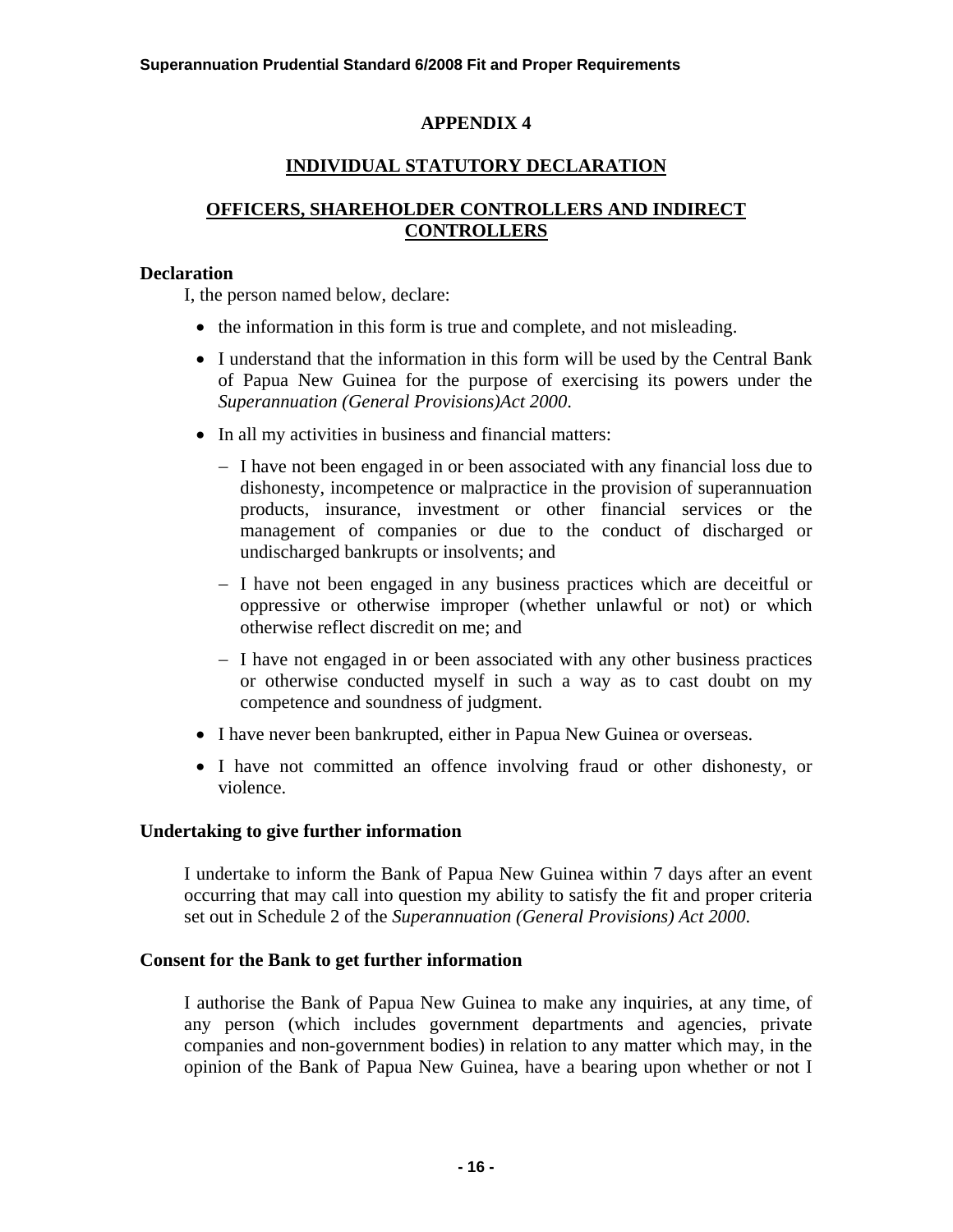#### **Superannuation Prudential Standard 6/2008 Fit and Proper Requirements**

satisfy the fit and proper criteria in Schedule 2 of the *Superannuation (General Provisions) Act 2000*.

I hereby authorise and direct those persons to supply to the Bank of Papua New Guinea any information that the Bank of Papua New Guinea requires**.** 

SIGNED **in the presence of:** 

**Signature of director / executive officer** 

**Signature of witness** Name (printed)

**Name (printed)**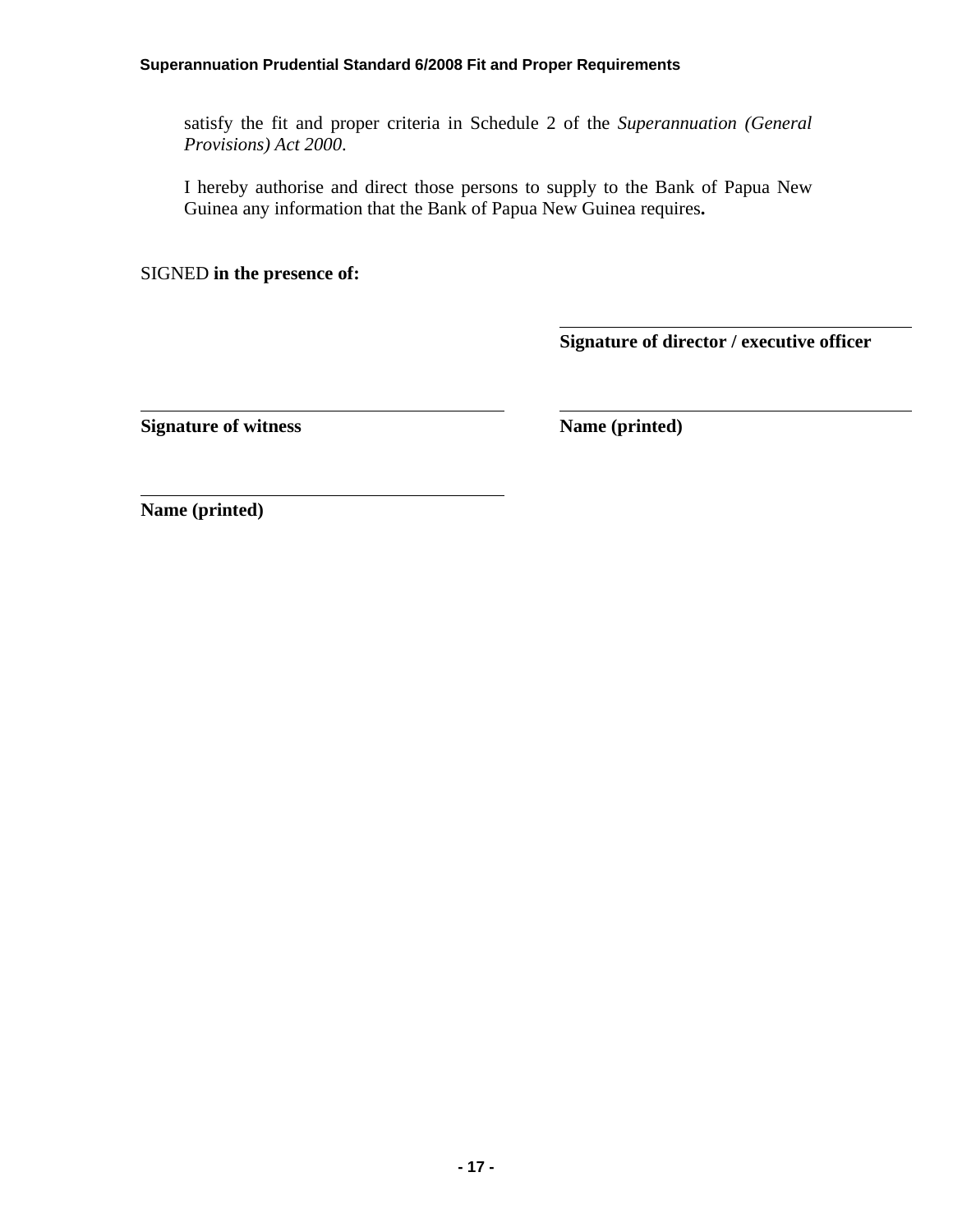# **INFORMATION REQUIREMENT FOR FIT AND PROPER**

## **CORPORATE SHAREHOLDER CONTROLLERS**

This application for fit and proper require background and financial information on entities that are or will be corporate shareholders (CS's) of a licence holder.

Please provide for each individual person (individual executive officers, shareholder controller or indirect shareholder controller) of **each** CS that owns or controls, or will own or control, 15% of more of the outstanding shares of a licence holder the following:

- 1) All information specified in *Appendix 1, 2, 3, 4, 5 and 6;* and
- 2) Provide information on the following matters and attach or include any supporting details:
	- a) **Name, Address.** Provide the name, address, and business activities of the CS that is or will be a shareholder of the institution. Indicate also any other corporate, business, or trade name used by the CS.
	- b) **Manner of Control.** Provide the manner in which the CS will exercise control or otherwise exert influence over the affairs of the institution.
	- c) **Legal Form.** Provide the legal form of the CS: (check one)
	- \_\_\_\_\_ Corporation

\_\_\_\_\_ Partnership

- $\frac{1}{\sqrt{1-\frac{1}{2}}}\text{Other (specificity)}$
- d) **Incorporation.** Provide the date and country of incorporation or formation of CS and a certified copy of the document evidencing incorporation.
- e) **Directors, Officers, and Shareholder Controllers.** Provide the following information for each director, executive officer, and shareholder controller of the CS.

| Name | Address | Title/Position in CS % shares owned |  |
|------|---------|-------------------------------------|--|
|      |         |                                     |  |
|      |         |                                     |  |
|      |         |                                     |  |

**\_\_\_\_\_\_\_\_\_\_\_\_\_\_\_\_\_ \_\_\_\_\_\_\_\_\_\_\_\_\_ \_\_\_\_\_\_\_\_\_\_\_\_\_\_\_\_\_\_ \_\_\_\_\_\_\_\_ \_\_\_\_\_\_\_\_\_\_\_\_\_\_\_\_\_ \_\_\_\_\_\_\_\_\_\_\_\_\_ \_\_\_\_\_\_\_\_\_\_\_\_\_\_\_\_\_\_ \_\_\_\_\_\_\_\_** 

f) **Registered Address.** Provide the registered/legal address of the Head Office and principal place of business of the CS, if different from that shown in Question 1 above.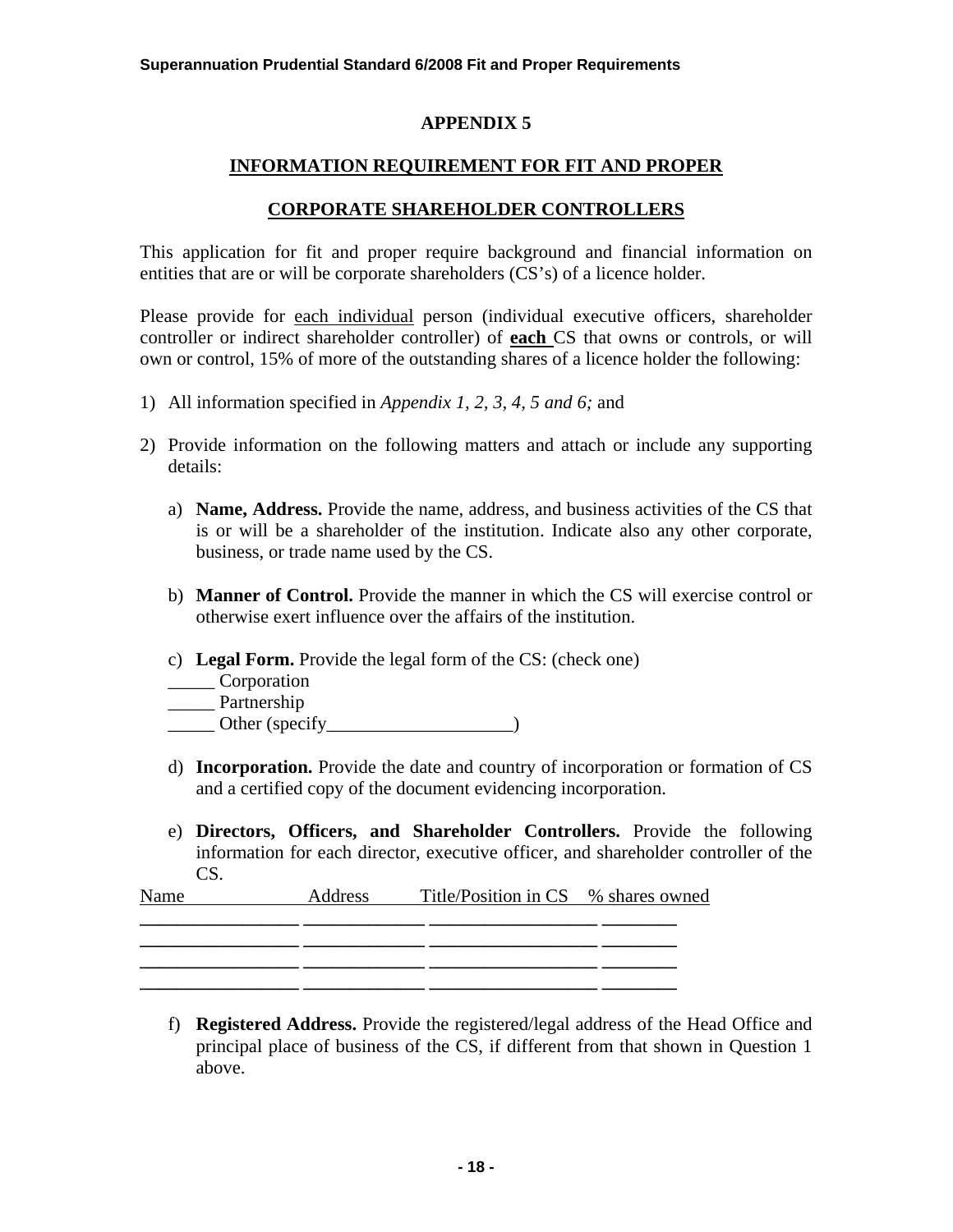- g) **Auditors and Bankers.** Provide the names and addresses of the CS's auditors and bankers during the past 10 years. Indicate a contact person for each such audit firm and bank.
- h) **Affiliates.** Provide the name, address, and type of business for any organization which is or will be in any way affiliated with the CS.
- i) **Shareholder Controller of Any Other Financial Institution.** If the CS is now or ever has been a shareholder controller (owning 15% or more of the voting shares) of any other financial institution, provide details thereof including any relationship which now exists or will exist between the other financial institution and the proposed institution.
- j) **Membership in Professional or Trade Associations.** If the CS is now or will be a member of any professional or trade association for financial activities in Papua New Guinea or elsewhere, provide details including whether such membership has ever been refused or terminated.
- k) **Censures.** Has the CS ever been censured, prosecuted, and warned as to conduct, disciplined, or publicly criticized by, or made subject to a court order by any governmental department or agency, professional association, or regulatory body in Papua New Guinea or elsewhere? If so, provide details.
- l) **Convictions or Administrative Orders.** Has the CS ever been convicted of any felony offence, or has a petition for an administrative order been served on the CS, in Papua New Guinea or elsewhere, within the last 10 years? If so, provide details.
- m) **Investigations.** Has the CS ever been or is it now subject to an investigation, in Papua New Guinea or elsewhere, by or at the instigation of any governmental department or agency, professional association, or other regulatory body? If so, provide details including obtaining a police clearance certificate.
- n) **Litigation.** Is the CS engaged or expecting to be engaged in litigation, in Papua New Guinea or elsewhere, which may have a material effect on its resources or ability to financially support the proposed institution? If so, provide details.
- o) **Judgments.** Has the CS, within the last 10 years, failed to satisfy within one year a judgment of debt under a court order in Papua New Guinea or elsewhere? If so, provide details.
- p) **Fraud.** Has the CS ever been adjudged by a court, in Papua New Guinea or elsewhere, to be civilly liable for fraud, malfeasance, or any other misconduct? If so, provide details.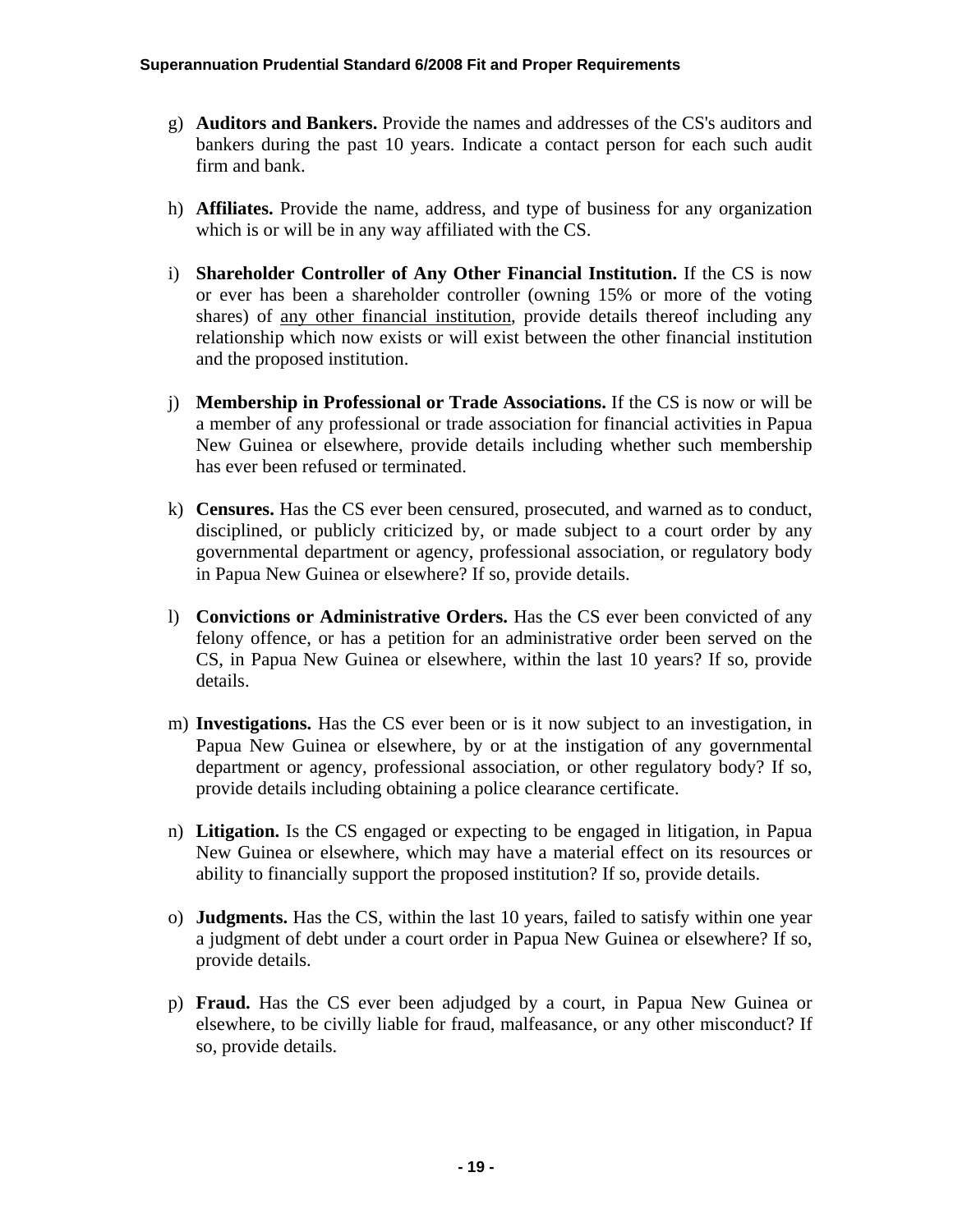- q) **Bankruptcy or Debt Compromise.** Has the CS been judged bankrupt by a court, in Papua New Guinea or elsewhere, or has a bankruptcy petition ever been served on the CS within the last 10 years, or has the CS made any compromise or otherwise failed to satisfy its creditors in full within the last 10 years? If so, provide details.
- r) **Receiver.** Has a receiver of any property of the CS been appointed within the last 10 years in Papua New Guinea or in any other jurisdiction? If so, provide details including whether the receiver is still acting under the appointment.

# **s) Liquidation:**

- i) **Voluntary.** Has a notice of resolution for the voluntary liquidation of the CS been issued within the last 10 years in Papua New Guinea or in any other jurisdiction? If so, provide details including whether the liquidation has been fully resolved.
- ii) **Compulsory.** Has a petition for the compulsory liquidation of the CS been served within the last 10 years in Papua New Guinea or in any other jurisdiction? If so, provide details including whether the petition has been fully resolved.
- t) **Income Taxes.** Is the CS in good standing with the Internal Revenue Commission in Papua New Guinea or any other jurisdiction, or does the CS have any tax liabilities which are unpaid or in dispute?
- u) **Share Registrations.** How many shares in the proposed institution are or will be registered in the name of the CS or in the name of a related party? Provide the name/s in which the shares will be registered and the class of shares if other than ordinary shares.
- v) **Beneficial Interest.** How many shares in the proposed institution, which are not registered in the name of the CS or in the name of a related party, will the CS have a beneficial interest in? Provide name/s in which the shares will be registered and nature of beneficial interest.
- w) **Trustee or Nominee.** Does or will the CS or any party related to it hold shares in the proposed institution as a trustee or nominee? If so, provide details.
- x) **Assignments or Pledges.** Are or will any of the shares in response to Questions (u)-(w) above be equitably or legally assigned or pledged to any other party? If so, provide details.

# **y) Voting Authority.**

i) **Direct.** What proportion of the voting shares at any general meeting of the proposed institution, or of any other organization of which the proposed institution is a subsidiary, is or will the CS be entitled to vote or exercise control over? Provide details of such voting authority or control.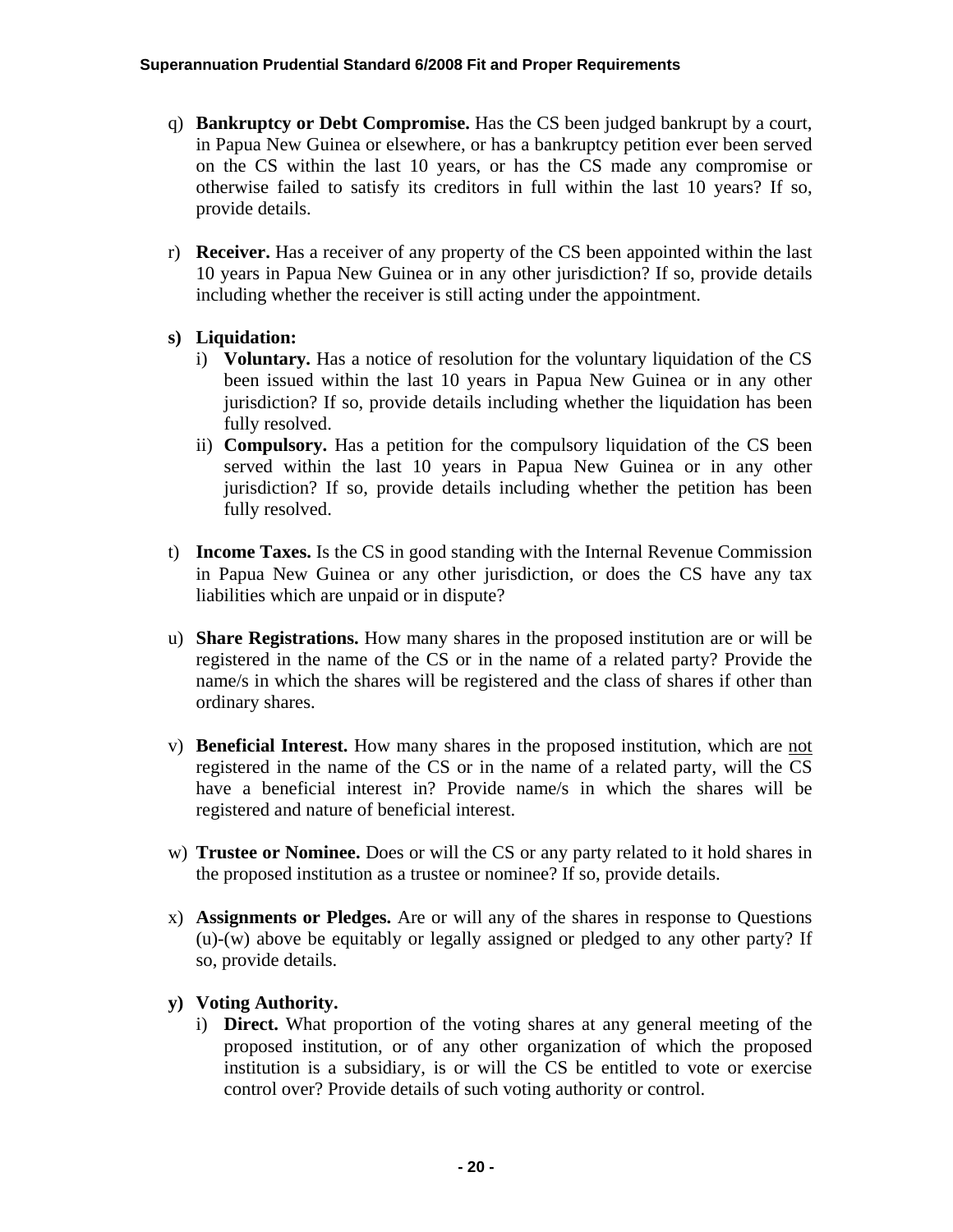ii) **Indirect.** If the exercise of voting power at any general meeting of the proposed institution, or of any other organization of which the proposed institution is a subsidiary, is or may be controlled or influenced by someone other than the CS, provide the identity of such other person and the proportion of voting power so controlled or influenced.

**Provide any other information regarding the proposed corporate shareholder controller which may assist the Central Bank in evaluating this application.**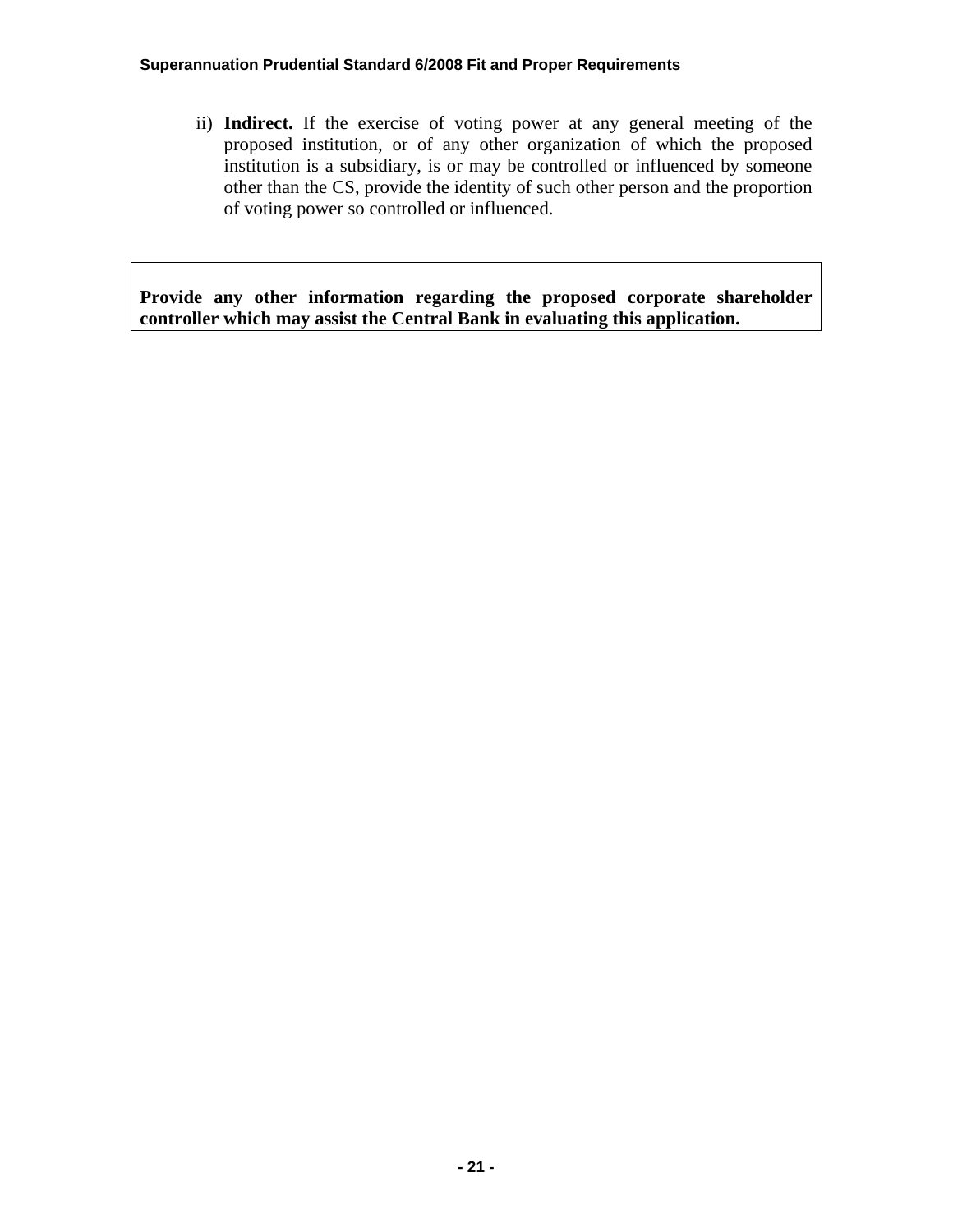# **STATUTORY DECLARATION**

# **DIRECTORS, OFFICERS, AND SHAREHOLDER CONTROLLER OF THE CS OR INDIRECT CONTROLLER COMPANY**

*...................................................................................................................... (Name of Company)*

## **Declaration**

We, the directors of the company named above, declare:

- the information in this form is true and complete, and not misleading.
- we understand that the information in this form will be used by the Central Bank of Papua New Guinea for the purpose of exercising its powers under the *Superannuation (General Provisions)Act 2000*.
- the company has never been bankrupted, either in Papua New Guinea or overseas.
- the company has not committed an offence involving fraud or other dishonesty, or violence.

### **Undertaking to give further information**

We each separately undertake to inform the Bank of Papua New Guinea within 7 days after an event occurring that may call into question the company's ability to satisfy the fit and proper criteria set out in Schedule 2 of the *Superannuation (General Provisions) Act 2000*.

### **Consent for the Bank to get further information**

The company authorises the Bank of Papua New Guinea to make any inquiries, at any time, of any person (which includes government departments and agencies, private companies and non-government bodies) in relation to any matter which may, in the opinion of the Bank of Papua New Guinea, have a bearing upon whether or not the company satisfies the fit and proper criteria in Schedule 2 of the *Superannuation (General Provisions) Act 2000*.

The company hereby authorises and directs those persons to supply to the Bank of Papua New Guinea any information that the Bank of Papua New Guinea requires.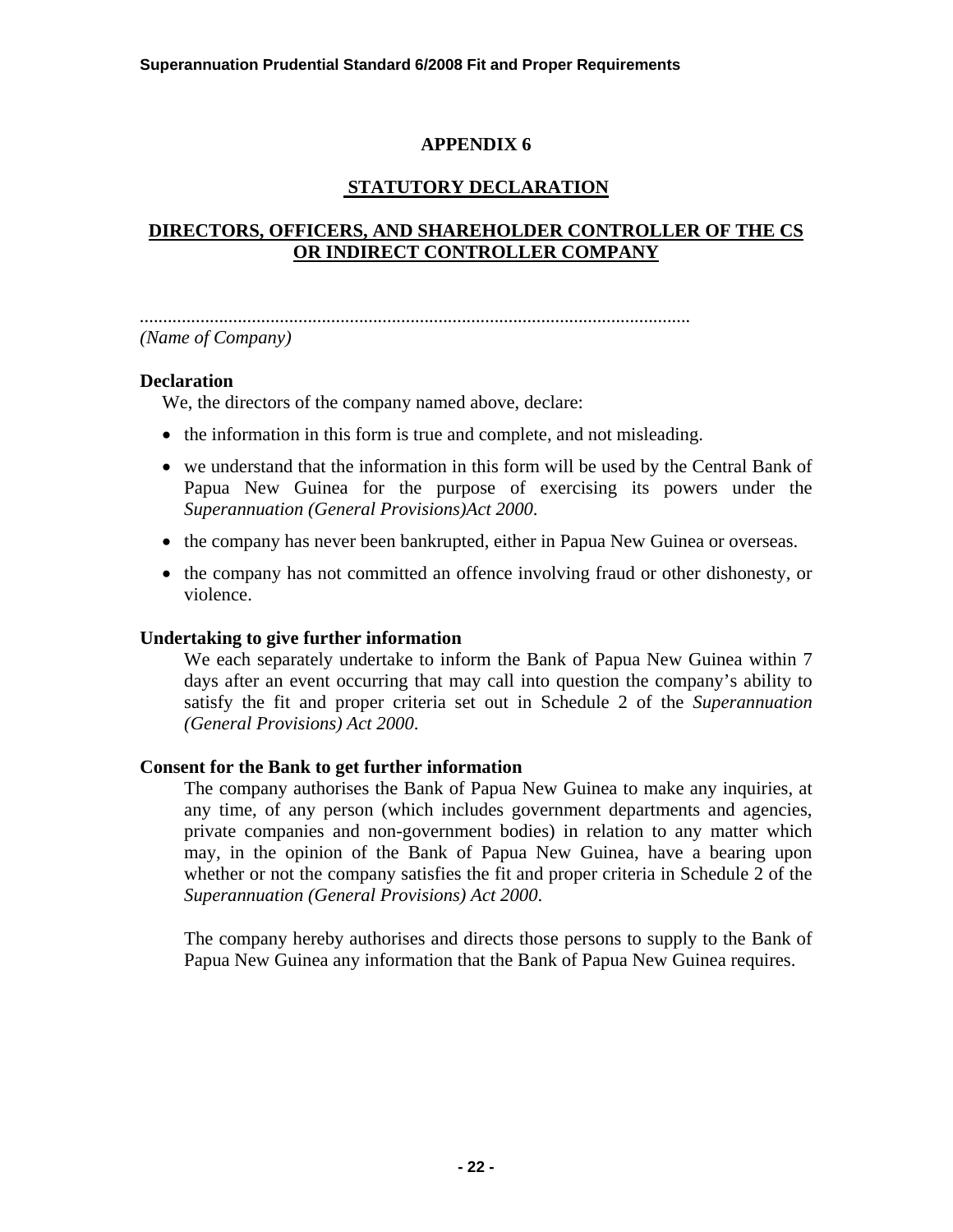SIGNED **in the presence of:** 

**Signature of director** 

**Signature of witness** Name (printed)

**Name (printed)** 

SIGNED **in the presence of:** 

**Signature of director** 

**Signature of witness** Name (printed)

**Name (printed)** 

SIGNED **in the presence of:** 

**Signature of director** 

**Signature of witness** Name (printed)

**Name (printed)** 

SIGNED **in the presence of:**